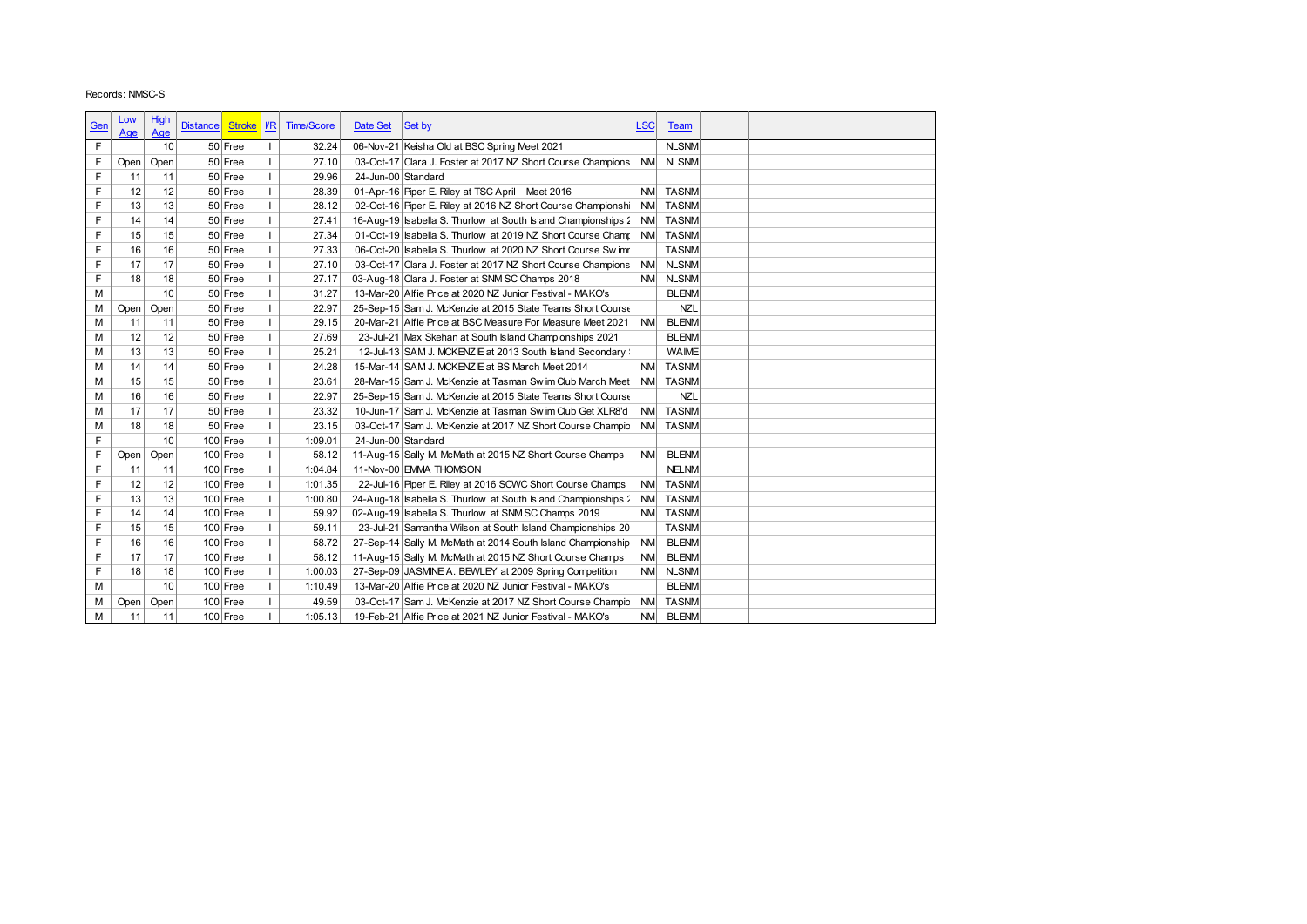| Records: NMSC-S<br>High<br><u>Low</u><br>$\sqrt{R}$<br><b>Time/Score</b><br>Date Set<br>Set by<br><b>LSC</b><br>Gen<br><b>Distance</b><br><b>Stroke</b><br><b>Team</b><br>Age<br><u>Age</u><br>$\overline{\phantom{a}}$<br><b>BLENM</b><br>12<br>12<br>$100$ Free<br>1:01.52<br>23-Jul-21 Max Skehan at South Island Championships 2021<br>М<br>$\mathbf{I}$<br><b>NELNM</b><br>13<br>$100$ Free<br>54.88<br>22-Jun-13 SAM J. MCKENZIE at BSC Opening Season Meet 22<br><b>NM</b><br>M<br>13<br>$\mathbf{I}$<br><b>TASNM</b><br>M<br>14<br>14<br>$100$ Free<br>52.65<br>29-Mar-14 SAM J. MCKENZIE at Tasman Sw im Club March Mee<br><b>NM</b><br>15<br>15<br>$100$ Free<br>$\mathbf{I}$<br>50.46<br>28-Mar-15 Sam J. McKenzie at Tasman Sw im Club March Meet<br><b>NM</b><br><b>TASNM</b><br>M<br>$100$ Free<br><b>NZL</b><br>M<br>16<br>$\mathbf{I}$<br>49.70<br>25-Sep-15 Sam J. McKenzie at 2015 State Teams Short Course<br>16<br>$\mathsf I$<br><b>TASNM</b><br>M<br>17<br>17<br>$100$ Free<br>30-Jun-17 Sam J. McKenzie at Wharenui Winter Olympics 2017<br><b>NM</b><br>50.63<br><b>TASNM</b><br>18<br>$100$ Free<br>$\mathbf{I}$<br>49.59<br>03-Oct-17 Sam J. McKenzie at 2017 NZ Short Course Champio<br><b>NM</b><br>М<br>18<br>${\sf R}$<br>$100$ Free<br>01-Feb-14 NM<br>54.15<br>S. McKenzie, P. Dw yer<br><b>NM</b><br><b>NM</b><br>Open<br>Open<br>х<br>F<br>$200$ Free<br>10<br>$\mathbf{I}$<br>2:36.23<br>24-Jun-00 Standard<br>F<br>$200$ Free<br>$\mathbf{I}$<br><b>BLENM</b><br>11-Aug-15 Sally M. McMath at 2015 NZ Short Course Champs<br><b>NM</b><br>Open<br>Open<br>2:06.35<br>F<br>$\mathsf R$<br>$200$ Free<br>01-Feb-14 Nelson South Sw imming Club P. Dw yer, S. Trevur.<br><b>NM</b><br><b>NLSNM</b><br>Open<br>Open<br>1:55.47<br>F<br>$\mathbf{I}$<br>$200$ Free<br>2:19.30<br>24-Jun-00 Standard<br>11<br>11<br>F<br><b>TASNM</b><br>12<br>12<br>$200$ Free<br>$\mathbf{I}$<br>2:12.85<br>22-Jul-16 Piper E. Riley at 2016 SCWC Short Course Champs<br><b>NM</b><br>F<br><b>TASNM</b><br>13<br>13<br>$200$ Free<br>$\mathbf{I}$<br>2:09.15<br>02-Oct-16 Piper E. Riley at 2016 NZ Short Course Championshi<br><b>NM</b><br>F<br>$200$ Free<br>$\mathbf{I}$<br>16-Aug-19 Isabella S. Thurlow at South Island Championships 2<br><b>TASNM</b><br>2:09.89<br><b>NM</b><br>14<br>14<br>F<br>02-Aug-19 Piper E. Riley at SNM SC Champs 2019<br><b>TASNM</b><br>15<br>15<br>$200$ Free<br>$\mathbf{I}$<br>2:08.71<br><b>NM</b><br>F<br>$\mathbf{I}$<br><b>BLENM</b><br>16<br>16<br>200 Free<br>2:06.75<br>27-Sep-14 Sally M. McMath at 2014 South Island Championship<br><b>NM</b><br>F<br><b>BLENM</b><br>17<br>17<br>$200$ Free<br>$\mathbf{I}$<br>2:06.35<br>11-Aug-15 Sally M. McMath at 2015 NZ Short Course Champs<br><b>NM</b><br>F<br>18<br>18<br>$200$ Free<br>$\mathbf{I}$<br>2:10.55<br>02-Sep-14 Madisen K. Stanley at 2014 NZ Short Course Champ<br><b>NM</b><br><b>TASNM</b><br>M<br>10<br>$200$ Free<br>$\mathbf{I}$<br>2:33.42<br>24-Jun-00 Standard<br>04-Aug-17 Sam J. McKenzie at SNM SC Champs 2017<br>$200$ Free<br>1:49.36<br><b>TASNM</b><br>М<br>Open<br>Open<br>$\mathbf{I}$<br><b>NM</b><br>$\mathsf{R}$<br>М<br>Open<br>200 Free<br>1:43.84<br>02-Feb-13 Nelson South Sw imming Club K. McGuinniety, E. N<br><b>NM</b><br><b>NLSNM</b><br>Open<br>M<br>11<br>11<br>$200$ Free<br>$\mathbf{I}$<br>2:24.78<br>24-Jun-00 Standard<br><b>BLENM</b><br>M<br>12<br>12<br>$200$ Free<br>$\mathbf{I}$<br>2:14.33<br>23-Jul-21 Max Skehan at South Island Championships 2021<br>WAIME<br>13<br>13<br>$200$ Free<br>2:00.96<br>12-Jul-13 SAM J. MCKENZIE at 2013 South Island Secondary :<br>M<br><b>TASNM</b><br>М<br>14<br>$200$ Free<br>$\mathbf{I}$<br>1:57.31<br>27-Jun-14 SAM J. MCKENZIE at Wharenui Winter Olympics 201 NM<br>14<br><b>TASNM</b><br>М<br>15<br>$200$ Free<br>26-Jun-15 Sam J. McKenzie at Wharenui Winter Olympics 2015 NM<br>15<br>$\mathbf{I}$<br>1:51.10<br><b>NZL</b><br>16<br>16<br>$200$ Free<br>1:51.11<br>25-Sep-15 Sam J. McKenzie at 2015 State Teams Short Course<br>М<br>$\mathbf{I}$<br><b>TASNM</b><br>M<br>17<br>$200$ Free<br>1:53.29<br>06-Oct-20 Joshua S. Amyes at 2020 NZ Short Course Swimmi<br>17<br>$\mathbf{I}$<br>NM TASNM<br>М<br>18<br>$200$ Free<br>1:49.36<br>04-Aug-17 Sam J. McKenzie at SNM SC Champs 2017<br>18<br>$\mathbf{I}$<br>F<br>10<br>$400$ Free<br>5:30.00<br>13-Jan-15 NEW RECORD<br>$\mathbf{I}$<br>F<br>02-Oct-16 Talya M. Harw ood at 2016 NZ Short Course Champi NM TASNM<br>400 Free<br>4:21.70<br>Open<br>Open<br>$\mathsf{F}$<br>$400$ Free<br><b>NELNM</b><br>11<br>11<br>4:50.35<br>22-Sep-00 EMMA THOMSON |  |  |  |  |  |  |
|-------------------------------------------------------------------------------------------------------------------------------------------------------------------------------------------------------------------------------------------------------------------------------------------------------------------------------------------------------------------------------------------------------------------------------------------------------------------------------------------------------------------------------------------------------------------------------------------------------------------------------------------------------------------------------------------------------------------------------------------------------------------------------------------------------------------------------------------------------------------------------------------------------------------------------------------------------------------------------------------------------------------------------------------------------------------------------------------------------------------------------------------------------------------------------------------------------------------------------------------------------------------------------------------------------------------------------------------------------------------------------------------------------------------------------------------------------------------------------------------------------------------------------------------------------------------------------------------------------------------------------------------------------------------------------------------------------------------------------------------------------------------------------------------------------------------------------------------------------------------------------------------------------------------------------------------------------------------------------------------------------------------------------------------------------------------------------------------------------------------------------------------------------------------------------------------------------------------------------------------------------------------------------------------------------------------------------------------------------------------------------------------------------------------------------------------------------------------------------------------------------------------------------------------------------------------------------------------------------------------------------------------------------------------------------------------------------------------------------------------------------------------------------------------------------------------------------------------------------------------------------------------------------------------------------------------------------------------------------------------------------------------------------------------------------------------------------------------------------------------------------------------------------------------------------------------------------------------------------------------------------------------------------------------------------------------------------------------------------------------------------------------------------------------------------------------------------------------------------------------------------------------------------------------------------------------------------------------------------------------------------------------------------------------------------------------------------------------------------------------------------------------------------------------------------------------------------------------------------------------------------------------------------------------------------------------------------------------------------------------------------------------------------------------------------------------------------------------------------------------------------------------------------------------------------------------------------------------------------------------------------------------------------------------------------------------------------------------------------------------------------------------------------------------------------------------------------------------------------------------------------------------------------------------------------------------------------------------------------------------------------------|--|--|--|--|--|--|
|                                                                                                                                                                                                                                                                                                                                                                                                                                                                                                                                                                                                                                                                                                                                                                                                                                                                                                                                                                                                                                                                                                                                                                                                                                                                                                                                                                                                                                                                                                                                                                                                                                                                                                                                                                                                                                                                                                                                                                                                                                                                                                                                                                                                                                                                                                                                                                                                                                                                                                                                                                                                                                                                                                                                                                                                                                                                                                                                                                                                                                                                                                                                                                                                                                                                                                                                                                                                                                                                                                                                                                                                                                                                                                                                                                                                                                                                                                                                                                                                                                                                                                                                                                                                                                                                                                                                                                                                                                                                                                                                                                                                                                     |  |  |  |  |  |  |
|                                                                                                                                                                                                                                                                                                                                                                                                                                                                                                                                                                                                                                                                                                                                                                                                                                                                                                                                                                                                                                                                                                                                                                                                                                                                                                                                                                                                                                                                                                                                                                                                                                                                                                                                                                                                                                                                                                                                                                                                                                                                                                                                                                                                                                                                                                                                                                                                                                                                                                                                                                                                                                                                                                                                                                                                                                                                                                                                                                                                                                                                                                                                                                                                                                                                                                                                                                                                                                                                                                                                                                                                                                                                                                                                                                                                                                                                                                                                                                                                                                                                                                                                                                                                                                                                                                                                                                                                                                                                                                                                                                                                                                     |  |  |  |  |  |  |
|                                                                                                                                                                                                                                                                                                                                                                                                                                                                                                                                                                                                                                                                                                                                                                                                                                                                                                                                                                                                                                                                                                                                                                                                                                                                                                                                                                                                                                                                                                                                                                                                                                                                                                                                                                                                                                                                                                                                                                                                                                                                                                                                                                                                                                                                                                                                                                                                                                                                                                                                                                                                                                                                                                                                                                                                                                                                                                                                                                                                                                                                                                                                                                                                                                                                                                                                                                                                                                                                                                                                                                                                                                                                                                                                                                                                                                                                                                                                                                                                                                                                                                                                                                                                                                                                                                                                                                                                                                                                                                                                                                                                                                     |  |  |  |  |  |  |
|                                                                                                                                                                                                                                                                                                                                                                                                                                                                                                                                                                                                                                                                                                                                                                                                                                                                                                                                                                                                                                                                                                                                                                                                                                                                                                                                                                                                                                                                                                                                                                                                                                                                                                                                                                                                                                                                                                                                                                                                                                                                                                                                                                                                                                                                                                                                                                                                                                                                                                                                                                                                                                                                                                                                                                                                                                                                                                                                                                                                                                                                                                                                                                                                                                                                                                                                                                                                                                                                                                                                                                                                                                                                                                                                                                                                                                                                                                                                                                                                                                                                                                                                                                                                                                                                                                                                                                                                                                                                                                                                                                                                                                     |  |  |  |  |  |  |
|                                                                                                                                                                                                                                                                                                                                                                                                                                                                                                                                                                                                                                                                                                                                                                                                                                                                                                                                                                                                                                                                                                                                                                                                                                                                                                                                                                                                                                                                                                                                                                                                                                                                                                                                                                                                                                                                                                                                                                                                                                                                                                                                                                                                                                                                                                                                                                                                                                                                                                                                                                                                                                                                                                                                                                                                                                                                                                                                                                                                                                                                                                                                                                                                                                                                                                                                                                                                                                                                                                                                                                                                                                                                                                                                                                                                                                                                                                                                                                                                                                                                                                                                                                                                                                                                                                                                                                                                                                                                                                                                                                                                                                     |  |  |  |  |  |  |
|                                                                                                                                                                                                                                                                                                                                                                                                                                                                                                                                                                                                                                                                                                                                                                                                                                                                                                                                                                                                                                                                                                                                                                                                                                                                                                                                                                                                                                                                                                                                                                                                                                                                                                                                                                                                                                                                                                                                                                                                                                                                                                                                                                                                                                                                                                                                                                                                                                                                                                                                                                                                                                                                                                                                                                                                                                                                                                                                                                                                                                                                                                                                                                                                                                                                                                                                                                                                                                                                                                                                                                                                                                                                                                                                                                                                                                                                                                                                                                                                                                                                                                                                                                                                                                                                                                                                                                                                                                                                                                                                                                                                                                     |  |  |  |  |  |  |
|                                                                                                                                                                                                                                                                                                                                                                                                                                                                                                                                                                                                                                                                                                                                                                                                                                                                                                                                                                                                                                                                                                                                                                                                                                                                                                                                                                                                                                                                                                                                                                                                                                                                                                                                                                                                                                                                                                                                                                                                                                                                                                                                                                                                                                                                                                                                                                                                                                                                                                                                                                                                                                                                                                                                                                                                                                                                                                                                                                                                                                                                                                                                                                                                                                                                                                                                                                                                                                                                                                                                                                                                                                                                                                                                                                                                                                                                                                                                                                                                                                                                                                                                                                                                                                                                                                                                                                                                                                                                                                                                                                                                                                     |  |  |  |  |  |  |
|                                                                                                                                                                                                                                                                                                                                                                                                                                                                                                                                                                                                                                                                                                                                                                                                                                                                                                                                                                                                                                                                                                                                                                                                                                                                                                                                                                                                                                                                                                                                                                                                                                                                                                                                                                                                                                                                                                                                                                                                                                                                                                                                                                                                                                                                                                                                                                                                                                                                                                                                                                                                                                                                                                                                                                                                                                                                                                                                                                                                                                                                                                                                                                                                                                                                                                                                                                                                                                                                                                                                                                                                                                                                                                                                                                                                                                                                                                                                                                                                                                                                                                                                                                                                                                                                                                                                                                                                                                                                                                                                                                                                                                     |  |  |  |  |  |  |
|                                                                                                                                                                                                                                                                                                                                                                                                                                                                                                                                                                                                                                                                                                                                                                                                                                                                                                                                                                                                                                                                                                                                                                                                                                                                                                                                                                                                                                                                                                                                                                                                                                                                                                                                                                                                                                                                                                                                                                                                                                                                                                                                                                                                                                                                                                                                                                                                                                                                                                                                                                                                                                                                                                                                                                                                                                                                                                                                                                                                                                                                                                                                                                                                                                                                                                                                                                                                                                                                                                                                                                                                                                                                                                                                                                                                                                                                                                                                                                                                                                                                                                                                                                                                                                                                                                                                                                                                                                                                                                                                                                                                                                     |  |  |  |  |  |  |
|                                                                                                                                                                                                                                                                                                                                                                                                                                                                                                                                                                                                                                                                                                                                                                                                                                                                                                                                                                                                                                                                                                                                                                                                                                                                                                                                                                                                                                                                                                                                                                                                                                                                                                                                                                                                                                                                                                                                                                                                                                                                                                                                                                                                                                                                                                                                                                                                                                                                                                                                                                                                                                                                                                                                                                                                                                                                                                                                                                                                                                                                                                                                                                                                                                                                                                                                                                                                                                                                                                                                                                                                                                                                                                                                                                                                                                                                                                                                                                                                                                                                                                                                                                                                                                                                                                                                                                                                                                                                                                                                                                                                                                     |  |  |  |  |  |  |
|                                                                                                                                                                                                                                                                                                                                                                                                                                                                                                                                                                                                                                                                                                                                                                                                                                                                                                                                                                                                                                                                                                                                                                                                                                                                                                                                                                                                                                                                                                                                                                                                                                                                                                                                                                                                                                                                                                                                                                                                                                                                                                                                                                                                                                                                                                                                                                                                                                                                                                                                                                                                                                                                                                                                                                                                                                                                                                                                                                                                                                                                                                                                                                                                                                                                                                                                                                                                                                                                                                                                                                                                                                                                                                                                                                                                                                                                                                                                                                                                                                                                                                                                                                                                                                                                                                                                                                                                                                                                                                                                                                                                                                     |  |  |  |  |  |  |
|                                                                                                                                                                                                                                                                                                                                                                                                                                                                                                                                                                                                                                                                                                                                                                                                                                                                                                                                                                                                                                                                                                                                                                                                                                                                                                                                                                                                                                                                                                                                                                                                                                                                                                                                                                                                                                                                                                                                                                                                                                                                                                                                                                                                                                                                                                                                                                                                                                                                                                                                                                                                                                                                                                                                                                                                                                                                                                                                                                                                                                                                                                                                                                                                                                                                                                                                                                                                                                                                                                                                                                                                                                                                                                                                                                                                                                                                                                                                                                                                                                                                                                                                                                                                                                                                                                                                                                                                                                                                                                                                                                                                                                     |  |  |  |  |  |  |
|                                                                                                                                                                                                                                                                                                                                                                                                                                                                                                                                                                                                                                                                                                                                                                                                                                                                                                                                                                                                                                                                                                                                                                                                                                                                                                                                                                                                                                                                                                                                                                                                                                                                                                                                                                                                                                                                                                                                                                                                                                                                                                                                                                                                                                                                                                                                                                                                                                                                                                                                                                                                                                                                                                                                                                                                                                                                                                                                                                                                                                                                                                                                                                                                                                                                                                                                                                                                                                                                                                                                                                                                                                                                                                                                                                                                                                                                                                                                                                                                                                                                                                                                                                                                                                                                                                                                                                                                                                                                                                                                                                                                                                     |  |  |  |  |  |  |
|                                                                                                                                                                                                                                                                                                                                                                                                                                                                                                                                                                                                                                                                                                                                                                                                                                                                                                                                                                                                                                                                                                                                                                                                                                                                                                                                                                                                                                                                                                                                                                                                                                                                                                                                                                                                                                                                                                                                                                                                                                                                                                                                                                                                                                                                                                                                                                                                                                                                                                                                                                                                                                                                                                                                                                                                                                                                                                                                                                                                                                                                                                                                                                                                                                                                                                                                                                                                                                                                                                                                                                                                                                                                                                                                                                                                                                                                                                                                                                                                                                                                                                                                                                                                                                                                                                                                                                                                                                                                                                                                                                                                                                     |  |  |  |  |  |  |
|                                                                                                                                                                                                                                                                                                                                                                                                                                                                                                                                                                                                                                                                                                                                                                                                                                                                                                                                                                                                                                                                                                                                                                                                                                                                                                                                                                                                                                                                                                                                                                                                                                                                                                                                                                                                                                                                                                                                                                                                                                                                                                                                                                                                                                                                                                                                                                                                                                                                                                                                                                                                                                                                                                                                                                                                                                                                                                                                                                                                                                                                                                                                                                                                                                                                                                                                                                                                                                                                                                                                                                                                                                                                                                                                                                                                                                                                                                                                                                                                                                                                                                                                                                                                                                                                                                                                                                                                                                                                                                                                                                                                                                     |  |  |  |  |  |  |
|                                                                                                                                                                                                                                                                                                                                                                                                                                                                                                                                                                                                                                                                                                                                                                                                                                                                                                                                                                                                                                                                                                                                                                                                                                                                                                                                                                                                                                                                                                                                                                                                                                                                                                                                                                                                                                                                                                                                                                                                                                                                                                                                                                                                                                                                                                                                                                                                                                                                                                                                                                                                                                                                                                                                                                                                                                                                                                                                                                                                                                                                                                                                                                                                                                                                                                                                                                                                                                                                                                                                                                                                                                                                                                                                                                                                                                                                                                                                                                                                                                                                                                                                                                                                                                                                                                                                                                                                                                                                                                                                                                                                                                     |  |  |  |  |  |  |
|                                                                                                                                                                                                                                                                                                                                                                                                                                                                                                                                                                                                                                                                                                                                                                                                                                                                                                                                                                                                                                                                                                                                                                                                                                                                                                                                                                                                                                                                                                                                                                                                                                                                                                                                                                                                                                                                                                                                                                                                                                                                                                                                                                                                                                                                                                                                                                                                                                                                                                                                                                                                                                                                                                                                                                                                                                                                                                                                                                                                                                                                                                                                                                                                                                                                                                                                                                                                                                                                                                                                                                                                                                                                                                                                                                                                                                                                                                                                                                                                                                                                                                                                                                                                                                                                                                                                                                                                                                                                                                                                                                                                                                     |  |  |  |  |  |  |
|                                                                                                                                                                                                                                                                                                                                                                                                                                                                                                                                                                                                                                                                                                                                                                                                                                                                                                                                                                                                                                                                                                                                                                                                                                                                                                                                                                                                                                                                                                                                                                                                                                                                                                                                                                                                                                                                                                                                                                                                                                                                                                                                                                                                                                                                                                                                                                                                                                                                                                                                                                                                                                                                                                                                                                                                                                                                                                                                                                                                                                                                                                                                                                                                                                                                                                                                                                                                                                                                                                                                                                                                                                                                                                                                                                                                                                                                                                                                                                                                                                                                                                                                                                                                                                                                                                                                                                                                                                                                                                                                                                                                                                     |  |  |  |  |  |  |
|                                                                                                                                                                                                                                                                                                                                                                                                                                                                                                                                                                                                                                                                                                                                                                                                                                                                                                                                                                                                                                                                                                                                                                                                                                                                                                                                                                                                                                                                                                                                                                                                                                                                                                                                                                                                                                                                                                                                                                                                                                                                                                                                                                                                                                                                                                                                                                                                                                                                                                                                                                                                                                                                                                                                                                                                                                                                                                                                                                                                                                                                                                                                                                                                                                                                                                                                                                                                                                                                                                                                                                                                                                                                                                                                                                                                                                                                                                                                                                                                                                                                                                                                                                                                                                                                                                                                                                                                                                                                                                                                                                                                                                     |  |  |  |  |  |  |
|                                                                                                                                                                                                                                                                                                                                                                                                                                                                                                                                                                                                                                                                                                                                                                                                                                                                                                                                                                                                                                                                                                                                                                                                                                                                                                                                                                                                                                                                                                                                                                                                                                                                                                                                                                                                                                                                                                                                                                                                                                                                                                                                                                                                                                                                                                                                                                                                                                                                                                                                                                                                                                                                                                                                                                                                                                                                                                                                                                                                                                                                                                                                                                                                                                                                                                                                                                                                                                                                                                                                                                                                                                                                                                                                                                                                                                                                                                                                                                                                                                                                                                                                                                                                                                                                                                                                                                                                                                                                                                                                                                                                                                     |  |  |  |  |  |  |
|                                                                                                                                                                                                                                                                                                                                                                                                                                                                                                                                                                                                                                                                                                                                                                                                                                                                                                                                                                                                                                                                                                                                                                                                                                                                                                                                                                                                                                                                                                                                                                                                                                                                                                                                                                                                                                                                                                                                                                                                                                                                                                                                                                                                                                                                                                                                                                                                                                                                                                                                                                                                                                                                                                                                                                                                                                                                                                                                                                                                                                                                                                                                                                                                                                                                                                                                                                                                                                                                                                                                                                                                                                                                                                                                                                                                                                                                                                                                                                                                                                                                                                                                                                                                                                                                                                                                                                                                                                                                                                                                                                                                                                     |  |  |  |  |  |  |
|                                                                                                                                                                                                                                                                                                                                                                                                                                                                                                                                                                                                                                                                                                                                                                                                                                                                                                                                                                                                                                                                                                                                                                                                                                                                                                                                                                                                                                                                                                                                                                                                                                                                                                                                                                                                                                                                                                                                                                                                                                                                                                                                                                                                                                                                                                                                                                                                                                                                                                                                                                                                                                                                                                                                                                                                                                                                                                                                                                                                                                                                                                                                                                                                                                                                                                                                                                                                                                                                                                                                                                                                                                                                                                                                                                                                                                                                                                                                                                                                                                                                                                                                                                                                                                                                                                                                                                                                                                                                                                                                                                                                                                     |  |  |  |  |  |  |
|                                                                                                                                                                                                                                                                                                                                                                                                                                                                                                                                                                                                                                                                                                                                                                                                                                                                                                                                                                                                                                                                                                                                                                                                                                                                                                                                                                                                                                                                                                                                                                                                                                                                                                                                                                                                                                                                                                                                                                                                                                                                                                                                                                                                                                                                                                                                                                                                                                                                                                                                                                                                                                                                                                                                                                                                                                                                                                                                                                                                                                                                                                                                                                                                                                                                                                                                                                                                                                                                                                                                                                                                                                                                                                                                                                                                                                                                                                                                                                                                                                                                                                                                                                                                                                                                                                                                                                                                                                                                                                                                                                                                                                     |  |  |  |  |  |  |
|                                                                                                                                                                                                                                                                                                                                                                                                                                                                                                                                                                                                                                                                                                                                                                                                                                                                                                                                                                                                                                                                                                                                                                                                                                                                                                                                                                                                                                                                                                                                                                                                                                                                                                                                                                                                                                                                                                                                                                                                                                                                                                                                                                                                                                                                                                                                                                                                                                                                                                                                                                                                                                                                                                                                                                                                                                                                                                                                                                                                                                                                                                                                                                                                                                                                                                                                                                                                                                                                                                                                                                                                                                                                                                                                                                                                                                                                                                                                                                                                                                                                                                                                                                                                                                                                                                                                                                                                                                                                                                                                                                                                                                     |  |  |  |  |  |  |
|                                                                                                                                                                                                                                                                                                                                                                                                                                                                                                                                                                                                                                                                                                                                                                                                                                                                                                                                                                                                                                                                                                                                                                                                                                                                                                                                                                                                                                                                                                                                                                                                                                                                                                                                                                                                                                                                                                                                                                                                                                                                                                                                                                                                                                                                                                                                                                                                                                                                                                                                                                                                                                                                                                                                                                                                                                                                                                                                                                                                                                                                                                                                                                                                                                                                                                                                                                                                                                                                                                                                                                                                                                                                                                                                                                                                                                                                                                                                                                                                                                                                                                                                                                                                                                                                                                                                                                                                                                                                                                                                                                                                                                     |  |  |  |  |  |  |
|                                                                                                                                                                                                                                                                                                                                                                                                                                                                                                                                                                                                                                                                                                                                                                                                                                                                                                                                                                                                                                                                                                                                                                                                                                                                                                                                                                                                                                                                                                                                                                                                                                                                                                                                                                                                                                                                                                                                                                                                                                                                                                                                                                                                                                                                                                                                                                                                                                                                                                                                                                                                                                                                                                                                                                                                                                                                                                                                                                                                                                                                                                                                                                                                                                                                                                                                                                                                                                                                                                                                                                                                                                                                                                                                                                                                                                                                                                                                                                                                                                                                                                                                                                                                                                                                                                                                                                                                                                                                                                                                                                                                                                     |  |  |  |  |  |  |
|                                                                                                                                                                                                                                                                                                                                                                                                                                                                                                                                                                                                                                                                                                                                                                                                                                                                                                                                                                                                                                                                                                                                                                                                                                                                                                                                                                                                                                                                                                                                                                                                                                                                                                                                                                                                                                                                                                                                                                                                                                                                                                                                                                                                                                                                                                                                                                                                                                                                                                                                                                                                                                                                                                                                                                                                                                                                                                                                                                                                                                                                                                                                                                                                                                                                                                                                                                                                                                                                                                                                                                                                                                                                                                                                                                                                                                                                                                                                                                                                                                                                                                                                                                                                                                                                                                                                                                                                                                                                                                                                                                                                                                     |  |  |  |  |  |  |
|                                                                                                                                                                                                                                                                                                                                                                                                                                                                                                                                                                                                                                                                                                                                                                                                                                                                                                                                                                                                                                                                                                                                                                                                                                                                                                                                                                                                                                                                                                                                                                                                                                                                                                                                                                                                                                                                                                                                                                                                                                                                                                                                                                                                                                                                                                                                                                                                                                                                                                                                                                                                                                                                                                                                                                                                                                                                                                                                                                                                                                                                                                                                                                                                                                                                                                                                                                                                                                                                                                                                                                                                                                                                                                                                                                                                                                                                                                                                                                                                                                                                                                                                                                                                                                                                                                                                                                                                                                                                                                                                                                                                                                     |  |  |  |  |  |  |
|                                                                                                                                                                                                                                                                                                                                                                                                                                                                                                                                                                                                                                                                                                                                                                                                                                                                                                                                                                                                                                                                                                                                                                                                                                                                                                                                                                                                                                                                                                                                                                                                                                                                                                                                                                                                                                                                                                                                                                                                                                                                                                                                                                                                                                                                                                                                                                                                                                                                                                                                                                                                                                                                                                                                                                                                                                                                                                                                                                                                                                                                                                                                                                                                                                                                                                                                                                                                                                                                                                                                                                                                                                                                                                                                                                                                                                                                                                                                                                                                                                                                                                                                                                                                                                                                                                                                                                                                                                                                                                                                                                                                                                     |  |  |  |  |  |  |
|                                                                                                                                                                                                                                                                                                                                                                                                                                                                                                                                                                                                                                                                                                                                                                                                                                                                                                                                                                                                                                                                                                                                                                                                                                                                                                                                                                                                                                                                                                                                                                                                                                                                                                                                                                                                                                                                                                                                                                                                                                                                                                                                                                                                                                                                                                                                                                                                                                                                                                                                                                                                                                                                                                                                                                                                                                                                                                                                                                                                                                                                                                                                                                                                                                                                                                                                                                                                                                                                                                                                                                                                                                                                                                                                                                                                                                                                                                                                                                                                                                                                                                                                                                                                                                                                                                                                                                                                                                                                                                                                                                                                                                     |  |  |  |  |  |  |
|                                                                                                                                                                                                                                                                                                                                                                                                                                                                                                                                                                                                                                                                                                                                                                                                                                                                                                                                                                                                                                                                                                                                                                                                                                                                                                                                                                                                                                                                                                                                                                                                                                                                                                                                                                                                                                                                                                                                                                                                                                                                                                                                                                                                                                                                                                                                                                                                                                                                                                                                                                                                                                                                                                                                                                                                                                                                                                                                                                                                                                                                                                                                                                                                                                                                                                                                                                                                                                                                                                                                                                                                                                                                                                                                                                                                                                                                                                                                                                                                                                                                                                                                                                                                                                                                                                                                                                                                                                                                                                                                                                                                                                     |  |  |  |  |  |  |
|                                                                                                                                                                                                                                                                                                                                                                                                                                                                                                                                                                                                                                                                                                                                                                                                                                                                                                                                                                                                                                                                                                                                                                                                                                                                                                                                                                                                                                                                                                                                                                                                                                                                                                                                                                                                                                                                                                                                                                                                                                                                                                                                                                                                                                                                                                                                                                                                                                                                                                                                                                                                                                                                                                                                                                                                                                                                                                                                                                                                                                                                                                                                                                                                                                                                                                                                                                                                                                                                                                                                                                                                                                                                                                                                                                                                                                                                                                                                                                                                                                                                                                                                                                                                                                                                                                                                                                                                                                                                                                                                                                                                                                     |  |  |  |  |  |  |
|                                                                                                                                                                                                                                                                                                                                                                                                                                                                                                                                                                                                                                                                                                                                                                                                                                                                                                                                                                                                                                                                                                                                                                                                                                                                                                                                                                                                                                                                                                                                                                                                                                                                                                                                                                                                                                                                                                                                                                                                                                                                                                                                                                                                                                                                                                                                                                                                                                                                                                                                                                                                                                                                                                                                                                                                                                                                                                                                                                                                                                                                                                                                                                                                                                                                                                                                                                                                                                                                                                                                                                                                                                                                                                                                                                                                                                                                                                                                                                                                                                                                                                                                                                                                                                                                                                                                                                                                                                                                                                                                                                                                                                     |  |  |  |  |  |  |
|                                                                                                                                                                                                                                                                                                                                                                                                                                                                                                                                                                                                                                                                                                                                                                                                                                                                                                                                                                                                                                                                                                                                                                                                                                                                                                                                                                                                                                                                                                                                                                                                                                                                                                                                                                                                                                                                                                                                                                                                                                                                                                                                                                                                                                                                                                                                                                                                                                                                                                                                                                                                                                                                                                                                                                                                                                                                                                                                                                                                                                                                                                                                                                                                                                                                                                                                                                                                                                                                                                                                                                                                                                                                                                                                                                                                                                                                                                                                                                                                                                                                                                                                                                                                                                                                                                                                                                                                                                                                                                                                                                                                                                     |  |  |  |  |  |  |
|                                                                                                                                                                                                                                                                                                                                                                                                                                                                                                                                                                                                                                                                                                                                                                                                                                                                                                                                                                                                                                                                                                                                                                                                                                                                                                                                                                                                                                                                                                                                                                                                                                                                                                                                                                                                                                                                                                                                                                                                                                                                                                                                                                                                                                                                                                                                                                                                                                                                                                                                                                                                                                                                                                                                                                                                                                                                                                                                                                                                                                                                                                                                                                                                                                                                                                                                                                                                                                                                                                                                                                                                                                                                                                                                                                                                                                                                                                                                                                                                                                                                                                                                                                                                                                                                                                                                                                                                                                                                                                                                                                                                                                     |  |  |  |  |  |  |
|                                                                                                                                                                                                                                                                                                                                                                                                                                                                                                                                                                                                                                                                                                                                                                                                                                                                                                                                                                                                                                                                                                                                                                                                                                                                                                                                                                                                                                                                                                                                                                                                                                                                                                                                                                                                                                                                                                                                                                                                                                                                                                                                                                                                                                                                                                                                                                                                                                                                                                                                                                                                                                                                                                                                                                                                                                                                                                                                                                                                                                                                                                                                                                                                                                                                                                                                                                                                                                                                                                                                                                                                                                                                                                                                                                                                                                                                                                                                                                                                                                                                                                                                                                                                                                                                                                                                                                                                                                                                                                                                                                                                                                     |  |  |  |  |  |  |
|                                                                                                                                                                                                                                                                                                                                                                                                                                                                                                                                                                                                                                                                                                                                                                                                                                                                                                                                                                                                                                                                                                                                                                                                                                                                                                                                                                                                                                                                                                                                                                                                                                                                                                                                                                                                                                                                                                                                                                                                                                                                                                                                                                                                                                                                                                                                                                                                                                                                                                                                                                                                                                                                                                                                                                                                                                                                                                                                                                                                                                                                                                                                                                                                                                                                                                                                                                                                                                                                                                                                                                                                                                                                                                                                                                                                                                                                                                                                                                                                                                                                                                                                                                                                                                                                                                                                                                                                                                                                                                                                                                                                                                     |  |  |  |  |  |  |
|                                                                                                                                                                                                                                                                                                                                                                                                                                                                                                                                                                                                                                                                                                                                                                                                                                                                                                                                                                                                                                                                                                                                                                                                                                                                                                                                                                                                                                                                                                                                                                                                                                                                                                                                                                                                                                                                                                                                                                                                                                                                                                                                                                                                                                                                                                                                                                                                                                                                                                                                                                                                                                                                                                                                                                                                                                                                                                                                                                                                                                                                                                                                                                                                                                                                                                                                                                                                                                                                                                                                                                                                                                                                                                                                                                                                                                                                                                                                                                                                                                                                                                                                                                                                                                                                                                                                                                                                                                                                                                                                                                                                                                     |  |  |  |  |  |  |
|                                                                                                                                                                                                                                                                                                                                                                                                                                                                                                                                                                                                                                                                                                                                                                                                                                                                                                                                                                                                                                                                                                                                                                                                                                                                                                                                                                                                                                                                                                                                                                                                                                                                                                                                                                                                                                                                                                                                                                                                                                                                                                                                                                                                                                                                                                                                                                                                                                                                                                                                                                                                                                                                                                                                                                                                                                                                                                                                                                                                                                                                                                                                                                                                                                                                                                                                                                                                                                                                                                                                                                                                                                                                                                                                                                                                                                                                                                                                                                                                                                                                                                                                                                                                                                                                                                                                                                                                                                                                                                                                                                                                                                     |  |  |  |  |  |  |
|                                                                                                                                                                                                                                                                                                                                                                                                                                                                                                                                                                                                                                                                                                                                                                                                                                                                                                                                                                                                                                                                                                                                                                                                                                                                                                                                                                                                                                                                                                                                                                                                                                                                                                                                                                                                                                                                                                                                                                                                                                                                                                                                                                                                                                                                                                                                                                                                                                                                                                                                                                                                                                                                                                                                                                                                                                                                                                                                                                                                                                                                                                                                                                                                                                                                                                                                                                                                                                                                                                                                                                                                                                                                                                                                                                                                                                                                                                                                                                                                                                                                                                                                                                                                                                                                                                                                                                                                                                                                                                                                                                                                                                     |  |  |  |  |  |  |
|                                                                                                                                                                                                                                                                                                                                                                                                                                                                                                                                                                                                                                                                                                                                                                                                                                                                                                                                                                                                                                                                                                                                                                                                                                                                                                                                                                                                                                                                                                                                                                                                                                                                                                                                                                                                                                                                                                                                                                                                                                                                                                                                                                                                                                                                                                                                                                                                                                                                                                                                                                                                                                                                                                                                                                                                                                                                                                                                                                                                                                                                                                                                                                                                                                                                                                                                                                                                                                                                                                                                                                                                                                                                                                                                                                                                                                                                                                                                                                                                                                                                                                                                                                                                                                                                                                                                                                                                                                                                                                                                                                                                                                     |  |  |  |  |  |  |
|                                                                                                                                                                                                                                                                                                                                                                                                                                                                                                                                                                                                                                                                                                                                                                                                                                                                                                                                                                                                                                                                                                                                                                                                                                                                                                                                                                                                                                                                                                                                                                                                                                                                                                                                                                                                                                                                                                                                                                                                                                                                                                                                                                                                                                                                                                                                                                                                                                                                                                                                                                                                                                                                                                                                                                                                                                                                                                                                                                                                                                                                                                                                                                                                                                                                                                                                                                                                                                                                                                                                                                                                                                                                                                                                                                                                                                                                                                                                                                                                                                                                                                                                                                                                                                                                                                                                                                                                                                                                                                                                                                                                                                     |  |  |  |  |  |  |
|                                                                                                                                                                                                                                                                                                                                                                                                                                                                                                                                                                                                                                                                                                                                                                                                                                                                                                                                                                                                                                                                                                                                                                                                                                                                                                                                                                                                                                                                                                                                                                                                                                                                                                                                                                                                                                                                                                                                                                                                                                                                                                                                                                                                                                                                                                                                                                                                                                                                                                                                                                                                                                                                                                                                                                                                                                                                                                                                                                                                                                                                                                                                                                                                                                                                                                                                                                                                                                                                                                                                                                                                                                                                                                                                                                                                                                                                                                                                                                                                                                                                                                                                                                                                                                                                                                                                                                                                                                                                                                                                                                                                                                     |  |  |  |  |  |  |
|                                                                                                                                                                                                                                                                                                                                                                                                                                                                                                                                                                                                                                                                                                                                                                                                                                                                                                                                                                                                                                                                                                                                                                                                                                                                                                                                                                                                                                                                                                                                                                                                                                                                                                                                                                                                                                                                                                                                                                                                                                                                                                                                                                                                                                                                                                                                                                                                                                                                                                                                                                                                                                                                                                                                                                                                                                                                                                                                                                                                                                                                                                                                                                                                                                                                                                                                                                                                                                                                                                                                                                                                                                                                                                                                                                                                                                                                                                                                                                                                                                                                                                                                                                                                                                                                                                                                                                                                                                                                                                                                                                                                                                     |  |  |  |  |  |  |
|                                                                                                                                                                                                                                                                                                                                                                                                                                                                                                                                                                                                                                                                                                                                                                                                                                                                                                                                                                                                                                                                                                                                                                                                                                                                                                                                                                                                                                                                                                                                                                                                                                                                                                                                                                                                                                                                                                                                                                                                                                                                                                                                                                                                                                                                                                                                                                                                                                                                                                                                                                                                                                                                                                                                                                                                                                                                                                                                                                                                                                                                                                                                                                                                                                                                                                                                                                                                                                                                                                                                                                                                                                                                                                                                                                                                                                                                                                                                                                                                                                                                                                                                                                                                                                                                                                                                                                                                                                                                                                                                                                                                                                     |  |  |  |  |  |  |
|                                                                                                                                                                                                                                                                                                                                                                                                                                                                                                                                                                                                                                                                                                                                                                                                                                                                                                                                                                                                                                                                                                                                                                                                                                                                                                                                                                                                                                                                                                                                                                                                                                                                                                                                                                                                                                                                                                                                                                                                                                                                                                                                                                                                                                                                                                                                                                                                                                                                                                                                                                                                                                                                                                                                                                                                                                                                                                                                                                                                                                                                                                                                                                                                                                                                                                                                                                                                                                                                                                                                                                                                                                                                                                                                                                                                                                                                                                                                                                                                                                                                                                                                                                                                                                                                                                                                                                                                                                                                                                                                                                                                                                     |  |  |  |  |  |  |
|                                                                                                                                                                                                                                                                                                                                                                                                                                                                                                                                                                                                                                                                                                                                                                                                                                                                                                                                                                                                                                                                                                                                                                                                                                                                                                                                                                                                                                                                                                                                                                                                                                                                                                                                                                                                                                                                                                                                                                                                                                                                                                                                                                                                                                                                                                                                                                                                                                                                                                                                                                                                                                                                                                                                                                                                                                                                                                                                                                                                                                                                                                                                                                                                                                                                                                                                                                                                                                                                                                                                                                                                                                                                                                                                                                                                                                                                                                                                                                                                                                                                                                                                                                                                                                                                                                                                                                                                                                                                                                                                                                                                                                     |  |  |  |  |  |  |
|                                                                                                                                                                                                                                                                                                                                                                                                                                                                                                                                                                                                                                                                                                                                                                                                                                                                                                                                                                                                                                                                                                                                                                                                                                                                                                                                                                                                                                                                                                                                                                                                                                                                                                                                                                                                                                                                                                                                                                                                                                                                                                                                                                                                                                                                                                                                                                                                                                                                                                                                                                                                                                                                                                                                                                                                                                                                                                                                                                                                                                                                                                                                                                                                                                                                                                                                                                                                                                                                                                                                                                                                                                                                                                                                                                                                                                                                                                                                                                                                                                                                                                                                                                                                                                                                                                                                                                                                                                                                                                                                                                                                                                     |  |  |  |  |  |  |
|                                                                                                                                                                                                                                                                                                                                                                                                                                                                                                                                                                                                                                                                                                                                                                                                                                                                                                                                                                                                                                                                                                                                                                                                                                                                                                                                                                                                                                                                                                                                                                                                                                                                                                                                                                                                                                                                                                                                                                                                                                                                                                                                                                                                                                                                                                                                                                                                                                                                                                                                                                                                                                                                                                                                                                                                                                                                                                                                                                                                                                                                                                                                                                                                                                                                                                                                                                                                                                                                                                                                                                                                                                                                                                                                                                                                                                                                                                                                                                                                                                                                                                                                                                                                                                                                                                                                                                                                                                                                                                                                                                                                                                     |  |  |  |  |  |  |
|                                                                                                                                                                                                                                                                                                                                                                                                                                                                                                                                                                                                                                                                                                                                                                                                                                                                                                                                                                                                                                                                                                                                                                                                                                                                                                                                                                                                                                                                                                                                                                                                                                                                                                                                                                                                                                                                                                                                                                                                                                                                                                                                                                                                                                                                                                                                                                                                                                                                                                                                                                                                                                                                                                                                                                                                                                                                                                                                                                                                                                                                                                                                                                                                                                                                                                                                                                                                                                                                                                                                                                                                                                                                                                                                                                                                                                                                                                                                                                                                                                                                                                                                                                                                                                                                                                                                                                                                                                                                                                                                                                                                                                     |  |  |  |  |  |  |
|                                                                                                                                                                                                                                                                                                                                                                                                                                                                                                                                                                                                                                                                                                                                                                                                                                                                                                                                                                                                                                                                                                                                                                                                                                                                                                                                                                                                                                                                                                                                                                                                                                                                                                                                                                                                                                                                                                                                                                                                                                                                                                                                                                                                                                                                                                                                                                                                                                                                                                                                                                                                                                                                                                                                                                                                                                                                                                                                                                                                                                                                                                                                                                                                                                                                                                                                                                                                                                                                                                                                                                                                                                                                                                                                                                                                                                                                                                                                                                                                                                                                                                                                                                                                                                                                                                                                                                                                                                                                                                                                                                                                                                     |  |  |  |  |  |  |
|                                                                                                                                                                                                                                                                                                                                                                                                                                                                                                                                                                                                                                                                                                                                                                                                                                                                                                                                                                                                                                                                                                                                                                                                                                                                                                                                                                                                                                                                                                                                                                                                                                                                                                                                                                                                                                                                                                                                                                                                                                                                                                                                                                                                                                                                                                                                                                                                                                                                                                                                                                                                                                                                                                                                                                                                                                                                                                                                                                                                                                                                                                                                                                                                                                                                                                                                                                                                                                                                                                                                                                                                                                                                                                                                                                                                                                                                                                                                                                                                                                                                                                                                                                                                                                                                                                                                                                                                                                                                                                                                                                                                                                     |  |  |  |  |  |  |
|                                                                                                                                                                                                                                                                                                                                                                                                                                                                                                                                                                                                                                                                                                                                                                                                                                                                                                                                                                                                                                                                                                                                                                                                                                                                                                                                                                                                                                                                                                                                                                                                                                                                                                                                                                                                                                                                                                                                                                                                                                                                                                                                                                                                                                                                                                                                                                                                                                                                                                                                                                                                                                                                                                                                                                                                                                                                                                                                                                                                                                                                                                                                                                                                                                                                                                                                                                                                                                                                                                                                                                                                                                                                                                                                                                                                                                                                                                                                                                                                                                                                                                                                                                                                                                                                                                                                                                                                                                                                                                                                                                                                                                     |  |  |  |  |  |  |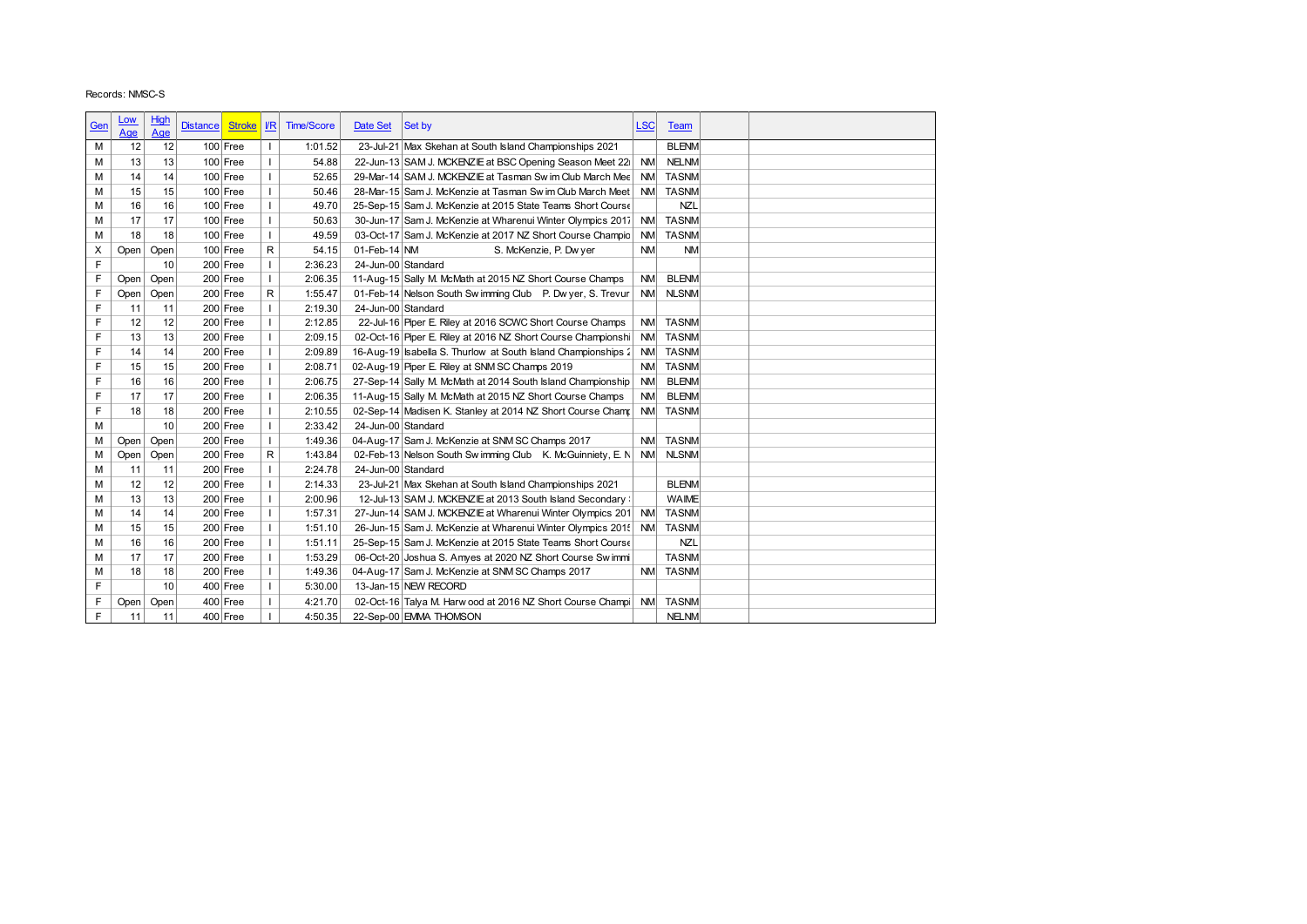|        |                                                                                            |                                                                                     |                                                                                                                                  |                      |                                                                                                                                                                                                                                                                                                                                                                         |                                                                               | Date Set                                                                                                                                                                           | Set by                                                                                                           |                                                                                                                                                                                                                                                                                                                                                                                                                              | <b>Team</b>                                                                                                                                                                                                                                                                                                                                                                                                                                                                                                                                                                                                                                                                                                                                                                                                                                                                                                                                                                                                                                                                                                                                                                                         |                                                                                                                                                                                                                                                                                                                                                                                                     |
|--------|--------------------------------------------------------------------------------------------|-------------------------------------------------------------------------------------|----------------------------------------------------------------------------------------------------------------------------------|----------------------|-------------------------------------------------------------------------------------------------------------------------------------------------------------------------------------------------------------------------------------------------------------------------------------------------------------------------------------------------------------------------|-------------------------------------------------------------------------------|------------------------------------------------------------------------------------------------------------------------------------------------------------------------------------|------------------------------------------------------------------------------------------------------------------|------------------------------------------------------------------------------------------------------------------------------------------------------------------------------------------------------------------------------------------------------------------------------------------------------------------------------------------------------------------------------------------------------------------------------|-----------------------------------------------------------------------------------------------------------------------------------------------------------------------------------------------------------------------------------------------------------------------------------------------------------------------------------------------------------------------------------------------------------------------------------------------------------------------------------------------------------------------------------------------------------------------------------------------------------------------------------------------------------------------------------------------------------------------------------------------------------------------------------------------------------------------------------------------------------------------------------------------------------------------------------------------------------------------------------------------------------------------------------------------------------------------------------------------------------------------------------------------------------------------------------------------------|-----------------------------------------------------------------------------------------------------------------------------------------------------------------------------------------------------------------------------------------------------------------------------------------------------------------------------------------------------------------------------------------------------|
|        |                                                                                            | 12                                                                                  |                                                                                                                                  |                      | $\mathbf{I}$                                                                                                                                                                                                                                                                                                                                                            | 4:38.06                                                                       |                                                                                                                                                                                    |                                                                                                                  |                                                                                                                                                                                                                                                                                                                                                                                                                              | <b>TASNM</b>                                                                                                                                                                                                                                                                                                                                                                                                                                                                                                                                                                                                                                                                                                                                                                                                                                                                                                                                                                                                                                                                                                                                                                                        |                                                                                                                                                                                                                                                                                                                                                                                                     |
| F      |                                                                                            | 13                                                                                  |                                                                                                                                  |                      | $\overline{1}$                                                                                                                                                                                                                                                                                                                                                          |                                                                               |                                                                                                                                                                                    |                                                                                                                  |                                                                                                                                                                                                                                                                                                                                                                                                                              | <b>TASNM</b>                                                                                                                                                                                                                                                                                                                                                                                                                                                                                                                                                                                                                                                                                                                                                                                                                                                                                                                                                                                                                                                                                                                                                                                        |                                                                                                                                                                                                                                                                                                                                                                                                     |
|        |                                                                                            |                                                                                     |                                                                                                                                  |                      |                                                                                                                                                                                                                                                                                                                                                                         |                                                                               |                                                                                                                                                                                    |                                                                                                                  |                                                                                                                                                                                                                                                                                                                                                                                                                              |                                                                                                                                                                                                                                                                                                                                                                                                                                                                                                                                                                                                                                                                                                                                                                                                                                                                                                                                                                                                                                                                                                                                                                                                     |                                                                                                                                                                                                                                                                                                                                                                                                     |
|        |                                                                                            |                                                                                     |                                                                                                                                  |                      |                                                                                                                                                                                                                                                                                                                                                                         |                                                                               |                                                                                                                                                                                    |                                                                                                                  |                                                                                                                                                                                                                                                                                                                                                                                                                              |                                                                                                                                                                                                                                                                                                                                                                                                                                                                                                                                                                                                                                                                                                                                                                                                                                                                                                                                                                                                                                                                                                                                                                                                     |                                                                                                                                                                                                                                                                                                                                                                                                     |
|        |                                                                                            |                                                                                     |                                                                                                                                  |                      |                                                                                                                                                                                                                                                                                                                                                                         |                                                                               |                                                                                                                                                                                    |                                                                                                                  |                                                                                                                                                                                                                                                                                                                                                                                                                              |                                                                                                                                                                                                                                                                                                                                                                                                                                                                                                                                                                                                                                                                                                                                                                                                                                                                                                                                                                                                                                                                                                                                                                                                     |                                                                                                                                                                                                                                                                                                                                                                                                     |
|        |                                                                                            |                                                                                     |                                                                                                                                  |                      | $\mathbf{I}$                                                                                                                                                                                                                                                                                                                                                            |                                                                               |                                                                                                                                                                                    |                                                                                                                  |                                                                                                                                                                                                                                                                                                                                                                                                                              |                                                                                                                                                                                                                                                                                                                                                                                                                                                                                                                                                                                                                                                                                                                                                                                                                                                                                                                                                                                                                                                                                                                                                                                                     |                                                                                                                                                                                                                                                                                                                                                                                                     |
|        |                                                                                            |                                                                                     |                                                                                                                                  |                      |                                                                                                                                                                                                                                                                                                                                                                         |                                                                               |                                                                                                                                                                                    |                                                                                                                  |                                                                                                                                                                                                                                                                                                                                                                                                                              |                                                                                                                                                                                                                                                                                                                                                                                                                                                                                                                                                                                                                                                                                                                                                                                                                                                                                                                                                                                                                                                                                                                                                                                                     |                                                                                                                                                                                                                                                                                                                                                                                                     |
|        |                                                                                            |                                                                                     |                                                                                                                                  |                      | $\mathbf{I}$                                                                                                                                                                                                                                                                                                                                                            |                                                                               |                                                                                                                                                                                    |                                                                                                                  |                                                                                                                                                                                                                                                                                                                                                                                                                              |                                                                                                                                                                                                                                                                                                                                                                                                                                                                                                                                                                                                                                                                                                                                                                                                                                                                                                                                                                                                                                                                                                                                                                                                     |                                                                                                                                                                                                                                                                                                                                                                                                     |
|        |                                                                                            |                                                                                     |                                                                                                                                  |                      | $\mathbf{I}$                                                                                                                                                                                                                                                                                                                                                            |                                                                               |                                                                                                                                                                                    |                                                                                                                  |                                                                                                                                                                                                                                                                                                                                                                                                                              |                                                                                                                                                                                                                                                                                                                                                                                                                                                                                                                                                                                                                                                                                                                                                                                                                                                                                                                                                                                                                                                                                                                                                                                                     |                                                                                                                                                                                                                                                                                                                                                                                                     |
|        |                                                                                            |                                                                                     |                                                                                                                                  |                      | $\mathbf{I}$                                                                                                                                                                                                                                                                                                                                                            |                                                                               |                                                                                                                                                                                    |                                                                                                                  |                                                                                                                                                                                                                                                                                                                                                                                                                              |                                                                                                                                                                                                                                                                                                                                                                                                                                                                                                                                                                                                                                                                                                                                                                                                                                                                                                                                                                                                                                                                                                                                                                                                     |                                                                                                                                                                                                                                                                                                                                                                                                     |
|        |                                                                                            |                                                                                     |                                                                                                                                  |                      | $\mathbf{I}$                                                                                                                                                                                                                                                                                                                                                            |                                                                               |                                                                                                                                                                                    |                                                                                                                  |                                                                                                                                                                                                                                                                                                                                                                                                                              |                                                                                                                                                                                                                                                                                                                                                                                                                                                                                                                                                                                                                                                                                                                                                                                                                                                                                                                                                                                                                                                                                                                                                                                                     |                                                                                                                                                                                                                                                                                                                                                                                                     |
|        |                                                                                            |                                                                                     |                                                                                                                                  |                      | $\mathbf{I}$                                                                                                                                                                                                                                                                                                                                                            |                                                                               |                                                                                                                                                                                    |                                                                                                                  |                                                                                                                                                                                                                                                                                                                                                                                                                              | <b>WAIME</b>                                                                                                                                                                                                                                                                                                                                                                                                                                                                                                                                                                                                                                                                                                                                                                                                                                                                                                                                                                                                                                                                                                                                                                                        |                                                                                                                                                                                                                                                                                                                                                                                                     |
|        | 14                                                                                         | 14                                                                                  |                                                                                                                                  |                      | $\mathbf{I}$                                                                                                                                                                                                                                                                                                                                                            |                                                                               |                                                                                                                                                                                    |                                                                                                                  |                                                                                                                                                                                                                                                                                                                                                                                                                              |                                                                                                                                                                                                                                                                                                                                                                                                                                                                                                                                                                                                                                                                                                                                                                                                                                                                                                                                                                                                                                                                                                                                                                                                     |                                                                                                                                                                                                                                                                                                                                                                                                     |
|        |                                                                                            | 15                                                                                  |                                                                                                                                  |                      | $\mathbf{I}$                                                                                                                                                                                                                                                                                                                                                            |                                                                               |                                                                                                                                                                                    |                                                                                                                  |                                                                                                                                                                                                                                                                                                                                                                                                                              | <b>TASNM</b>                                                                                                                                                                                                                                                                                                                                                                                                                                                                                                                                                                                                                                                                                                                                                                                                                                                                                                                                                                                                                                                                                                                                                                                        |                                                                                                                                                                                                                                                                                                                                                                                                     |
|        |                                                                                            | 16                                                                                  |                                                                                                                                  |                      | $\mathbf{I}$                                                                                                                                                                                                                                                                                                                                                            |                                                                               |                                                                                                                                                                                    |                                                                                                                  |                                                                                                                                                                                                                                                                                                                                                                                                                              | <b>TASNM</b>                                                                                                                                                                                                                                                                                                                                                                                                                                                                                                                                                                                                                                                                                                                                                                                                                                                                                                                                                                                                                                                                                                                                                                                        |                                                                                                                                                                                                                                                                                                                                                                                                     |
|        | 17                                                                                         | 17                                                                                  |                                                                                                                                  |                      | $\mathbf{I}$                                                                                                                                                                                                                                                                                                                                                            | 3:56.32                                                                       |                                                                                                                                                                                    |                                                                                                                  |                                                                                                                                                                                                                                                                                                                                                                                                                              | <b>TASNM</b>                                                                                                                                                                                                                                                                                                                                                                                                                                                                                                                                                                                                                                                                                                                                                                                                                                                                                                                                                                                                                                                                                                                                                                                        |                                                                                                                                                                                                                                                                                                                                                                                                     |
|        | 18                                                                                         | 18                                                                                  |                                                                                                                                  |                      | $\mathbf{I}$                                                                                                                                                                                                                                                                                                                                                            | 3:56.71                                                                       |                                                                                                                                                                                    |                                                                                                                  |                                                                                                                                                                                                                                                                                                                                                                                                                              | <b>TASNM</b>                                                                                                                                                                                                                                                                                                                                                                                                                                                                                                                                                                                                                                                                                                                                                                                                                                                                                                                                                                                                                                                                                                                                                                                        |                                                                                                                                                                                                                                                                                                                                                                                                     |
| F      |                                                                                            | 10                                                                                  |                                                                                                                                  |                      | $\mathbf{I}$                                                                                                                                                                                                                                                                                                                                                            | 12:30.99                                                                      |                                                                                                                                                                                    |                                                                                                                  |                                                                                                                                                                                                                                                                                                                                                                                                                              | <b>TASNM</b>                                                                                                                                                                                                                                                                                                                                                                                                                                                                                                                                                                                                                                                                                                                                                                                                                                                                                                                                                                                                                                                                                                                                                                                        |                                                                                                                                                                                                                                                                                                                                                                                                     |
| F      |                                                                                            | Open                                                                                |                                                                                                                                  |                      | $\mathbf{I}$                                                                                                                                                                                                                                                                                                                                                            | 8:57.92                                                                       |                                                                                                                                                                                    |                                                                                                                  |                                                                                                                                                                                                                                                                                                                                                                                                                              | <b>TASNM</b>                                                                                                                                                                                                                                                                                                                                                                                                                                                                                                                                                                                                                                                                                                                                                                                                                                                                                                                                                                                                                                                                                                                                                                                        |                                                                                                                                                                                                                                                                                                                                                                                                     |
| F      | 11                                                                                         | 11                                                                                  |                                                                                                                                  |                      | $\mathbf{I}$                                                                                                                                                                                                                                                                                                                                                            | 10:48.97                                                                      |                                                                                                                                                                                    |                                                                                                                  |                                                                                                                                                                                                                                                                                                                                                                                                                              |                                                                                                                                                                                                                                                                                                                                                                                                                                                                                                                                                                                                                                                                                                                                                                                                                                                                                                                                                                                                                                                                                                                                                                                                     |                                                                                                                                                                                                                                                                                                                                                                                                     |
| F      | 12                                                                                         | 12                                                                                  |                                                                                                                                  |                      | $\mathbf{I}$                                                                                                                                                                                                                                                                                                                                                            | 9:43.96                                                                       |                                                                                                                                                                                    |                                                                                                                  |                                                                                                                                                                                                                                                                                                                                                                                                                              | <b>TASNM</b>                                                                                                                                                                                                                                                                                                                                                                                                                                                                                                                                                                                                                                                                                                                                                                                                                                                                                                                                                                                                                                                                                                                                                                                        |                                                                                                                                                                                                                                                                                                                                                                                                     |
| F      | 13                                                                                         | 13                                                                                  |                                                                                                                                  |                      | $\mathbf{I}$                                                                                                                                                                                                                                                                                                                                                            | 9:27.48                                                                       |                                                                                                                                                                                    |                                                                                                                  |                                                                                                                                                                                                                                                                                                                                                                                                                              | <b>TASNM</b>                                                                                                                                                                                                                                                                                                                                                                                                                                                                                                                                                                                                                                                                                                                                                                                                                                                                                                                                                                                                                                                                                                                                                                                        |                                                                                                                                                                                                                                                                                                                                                                                                     |
| F      | 14                                                                                         | 14                                                                                  |                                                                                                                                  |                      | $\overline{1}$                                                                                                                                                                                                                                                                                                                                                          | 9:09.89                                                                       |                                                                                                                                                                                    |                                                                                                                  |                                                                                                                                                                                                                                                                                                                                                                                                                              | <b>TASNM</b>                                                                                                                                                                                                                                                                                                                                                                                                                                                                                                                                                                                                                                                                                                                                                                                                                                                                                                                                                                                                                                                                                                                                                                                        |                                                                                                                                                                                                                                                                                                                                                                                                     |
| F      | 15                                                                                         | 15                                                                                  |                                                                                                                                  |                      | -1                                                                                                                                                                                                                                                                                                                                                                      | 9:02.53                                                                       |                                                                                                                                                                                    |                                                                                                                  |                                                                                                                                                                                                                                                                                                                                                                                                                              | <b>TASNM</b>                                                                                                                                                                                                                                                                                                                                                                                                                                                                                                                                                                                                                                                                                                                                                                                                                                                                                                                                                                                                                                                                                                                                                                                        |                                                                                                                                                                                                                                                                                                                                                                                                     |
| F      | 16                                                                                         | 16                                                                                  |                                                                                                                                  |                      | $\mathbf{I}$                                                                                                                                                                                                                                                                                                                                                            | 8:57.92                                                                       |                                                                                                                                                                                    |                                                                                                                  |                                                                                                                                                                                                                                                                                                                                                                                                                              | TASNM                                                                                                                                                                                                                                                                                                                                                                                                                                                                                                                                                                                                                                                                                                                                                                                                                                                                                                                                                                                                                                                                                                                                                                                               |                                                                                                                                                                                                                                                                                                                                                                                                     |
| F      | 17                                                                                         | 17                                                                                  |                                                                                                                                  |                      | $\mathbf{I}$                                                                                                                                                                                                                                                                                                                                                            | 9:00.91                                                                       |                                                                                                                                                                                    |                                                                                                                  |                                                                                                                                                                                                                                                                                                                                                                                                                              |                                                                                                                                                                                                                                                                                                                                                                                                                                                                                                                                                                                                                                                                                                                                                                                                                                                                                                                                                                                                                                                                                                                                                                                                     |                                                                                                                                                                                                                                                                                                                                                                                                     |
| F      | 18                                                                                         | 18                                                                                  |                                                                                                                                  | 800 Free             |                                                                                                                                                                                                                                                                                                                                                                         | 9:07.62                                                                       |                                                                                                                                                                                    | 02-Sep-14 Madisen K. Stanley at 2014 NZ Short Course Champ                                                       | <b>NM</b>                                                                                                                                                                                                                                                                                                                                                                                                                    | <b>TASNM</b>                                                                                                                                                                                                                                                                                                                                                                                                                                                                                                                                                                                                                                                                                                                                                                                                                                                                                                                                                                                                                                                                                                                                                                                        |                                                                                                                                                                                                                                                                                                                                                                                                     |
|        |                                                                                            | 10                                                                                  |                                                                                                                                  | 800 Free             | $\mathbf{I}$                                                                                                                                                                                                                                                                                                                                                            | 13:26.28                                                                      |                                                                                                                                                                                    | 02-Dec-16 Adam G. Barton at NSSC Club Champs 2 & 3 Decen                                                         |                                                                                                                                                                                                                                                                                                                                                                                                                              | NM NLSNM                                                                                                                                                                                                                                                                                                                                                                                                                                                                                                                                                                                                                                                                                                                                                                                                                                                                                                                                                                                                                                                                                                                                                                                            |                                                                                                                                                                                                                                                                                                                                                                                                     |
| М      |                                                                                            |                                                                                     |                                                                                                                                  | 800 Free             |                                                                                                                                                                                                                                                                                                                                                                         | 8:18.60                                                                       |                                                                                                                                                                                    | 06-Oct-20 Alec V. Sw an at 2020 NZ Short Course Sw imming (                                                      |                                                                                                                                                                                                                                                                                                                                                                                                                              | <b>TASNM</b>                                                                                                                                                                                                                                                                                                                                                                                                                                                                                                                                                                                                                                                                                                                                                                                                                                                                                                                                                                                                                                                                                                                                                                                        |                                                                                                                                                                                                                                                                                                                                                                                                     |
| М      | Open                                                                                       | Open                                                                                |                                                                                                                                  |                      |                                                                                                                                                                                                                                                                                                                                                                         | 11:30.64                                                                      |                                                                                                                                                                                    | 04-Aug-17 Ryan T. Marsh at SNM SC Champs 2017                                                                    |                                                                                                                                                                                                                                                                                                                                                                                                                              | NM BLENM                                                                                                                                                                                                                                                                                                                                                                                                                                                                                                                                                                                                                                                                                                                                                                                                                                                                                                                                                                                                                                                                                                                                                                                            |                                                                                                                                                                                                                                                                                                                                                                                                     |
| M      | 11                                                                                         | 11                                                                                  |                                                                                                                                  | $800$ Free           |                                                                                                                                                                                                                                                                                                                                                                         |                                                                               |                                                                                                                                                                                    |                                                                                                                  |                                                                                                                                                                                                                                                                                                                                                                                                                              |                                                                                                                                                                                                                                                                                                                                                                                                                                                                                                                                                                                                                                                                                                                                                                                                                                                                                                                                                                                                                                                                                                                                                                                                     |                                                                                                                                                                                                                                                                                                                                                                                                     |
| М      | 12                                                                                         | 12                                                                                  |                                                                                                                                  | 800 Free             | $\mathbf{I}$                                                                                                                                                                                                                                                                                                                                                            | 9:40.57                                                                       |                                                                                                                                                                                    | 03-Aug-18 Mathew Peacock at SNM SC Champs 2018                                                                   |                                                                                                                                                                                                                                                                                                                                                                                                                              | NM NLSNM                                                                                                                                                                                                                                                                                                                                                                                                                                                                                                                                                                                                                                                                                                                                                                                                                                                                                                                                                                                                                                                                                                                                                                                            |                                                                                                                                                                                                                                                                                                                                                                                                     |
| М<br>M | 13<br>14                                                                                   | 13<br>14                                                                            |                                                                                                                                  | 800 Free<br>800 Free |                                                                                                                                                                                                                                                                                                                                                                         | 9:41.34<br>9:02.75                                                            |                                                                                                                                                                                    | 15-Jun-19 Mathew Peacock at BSC Get XLR8'd 2019 - Meet 1<br>01-Sep-18 Alec V. Sw an at TSC Spring Challenge 2018 |                                                                                                                                                                                                                                                                                                                                                                                                                              | NM NLSNM<br>NM TASNM                                                                                                                                                                                                                                                                                                                                                                                                                                                                                                                                                                                                                                                                                                                                                                                                                                                                                                                                                                                                                                                                                                                                                                                |                                                                                                                                                                                                                                                                                                                                                                                                     |
|        | <u>Gen</u><br>F<br>F<br>F<br>F<br>F<br>F<br>M<br>М<br>M<br>M<br>M<br>M<br>M<br>м<br>M<br>M | <u>Low</u><br>Age<br>13<br>14<br>15<br>16<br>17<br>18<br>11<br>12<br>13<br>15<br>16 | Records: NMSC-S<br><b>High</b><br><b>Age</b><br>12<br>14<br>15<br>16<br>17<br>18<br>10<br>Open<br>Open<br>11<br>12<br>13<br>Open |                      | <b>Distance</b><br>$400$ Free<br>$400$ Free<br>$400$ Free<br>$400$ Free<br>$400$ Free<br>$400$ Free<br>$400$ Free<br>400 Free<br>400 Free<br>$400$ Free<br>$400$ Free<br>$400$ Free<br>$400$ Free<br>$400$ Free<br>400 Free<br>$400$ Free<br>$400$ Free<br>800 Free<br>800 Free<br>800 Free<br>800 Free<br>800 Free<br>$800$ Free<br>800 Free<br>$800$ Free<br>800 Free | <b>Stroke</b><br>$\mathbf{I}$<br>$\mathbf{I}$<br>$\mathbf{I}$<br>$\mathbf{I}$ | $U$<br><b>Time/Score</b><br>4:34.72<br>4:31.91<br>4:24.78<br>4:22.83<br>4:21.70<br>4:25.46<br>5:30.00<br>3:56.32<br>5:11.79<br>4:40.75<br>4:26.20<br>4:06.04<br>3:57.35<br>3:58.48 |                                                                                                                  | 26-Aug-16 Piper E. Riley at 2016 South Island Championships<br>13-Jan-15 NEW RECORD<br>03-Aug-18 Mathew Peacock at SNM SC Champs 2018<br>11-Aug-15 Sam J. McKenzie at 2015 NZ Short Course Champs<br>04-Aug-17 Brooke Sw an at SNM SC Champs 2017<br>03-Aug-18 Alexandra P. Marshall at SNM SC Champs 2018<br>22-Jul-16 Piper E. Riley at 2016 SCWC Short Course Champs<br>07-Apr-17 Sierra I. Thomas at TSC April Meet 2017 | <b>LSC</b><br>02-Oct-16 Piper E. Riley at 2016 NZ Short Course Championshi<br>29-Sep-13 TALYA M. HARWOOD at State 2013 NZ Short Cours<br>02-Oct-18 Sierra I. Thomas at 2018 NZ Short Course Champior<br>11-Aug-15 Talya M. Harw ood at 2015 NZ Short Course Champ:<br>02-Oct-16 Talya M. Harw ood at 2016 NZ Short Course Champi<br>02-Sep-14 Madisen K. Stanley at 2014 NZ Short Course Champ<br>26-Aug-16 Sam J. McKenzie at 2016 South Island Championshir<br>16-Feb-18 Ryan T. Marsh at 2018 NZ Junior Festival - All Stars<br><b>NM</b><br>12-Jul-13 SAM J. MCKENZIE at 2013 South Island Secondary :<br>29-Mar-14 SAM J. MCKENZIE at Tasman Sw im Club March Mee<br>28-Mar-15 Sam J. McKenzie at Tasman Sw im Club March Meet<br>26-Aug-16 Sam J. McKenzie at 2016 South Island Championshir<br>21-Jul-17 Sam J. McKenzie at 2017 SCWC Short Course Chan<br><b>NM</b><br>11-Aug-15 Talya M. Harw ood at 2015 NZ Short Course Champ:<br>03-Oct-17 Sierra I. Thomas at 2017 NZ Short Course Champior<br>02-Oct-18 Sierra I. Thomas at 2018 NZ Short Course Champior<br>11-Aug-15 Talya M. Harw ood at 2015 NZ Short Course Champ.<br>02-Oct-16 Talya M. Harw ood at 2016 NZ Short Course Champi | <b>NM</b><br><b>NM</b><br><b>NELNM</b><br><b>NM</b><br><b>TASNM</b><br><b>NM</b><br><b>TASNM</b><br><b>NM</b><br><b>TASNM</b><br><b>NM</b><br><b>TASNM</b><br><b>NM</b><br><b>TASNM</b><br><b>NM</b><br><b>BLENM</b><br>NM NLSNM<br><b>NM</b><br><b>TASNM</b><br>NM<br><b>NM</b><br><b>NM</b><br><b>NM</b><br><b>NM</b><br>NM TASNM<br><b>NM</b><br><b>NM</b><br><b>NM</b><br>NM<br>NM.<br>NM TASNM |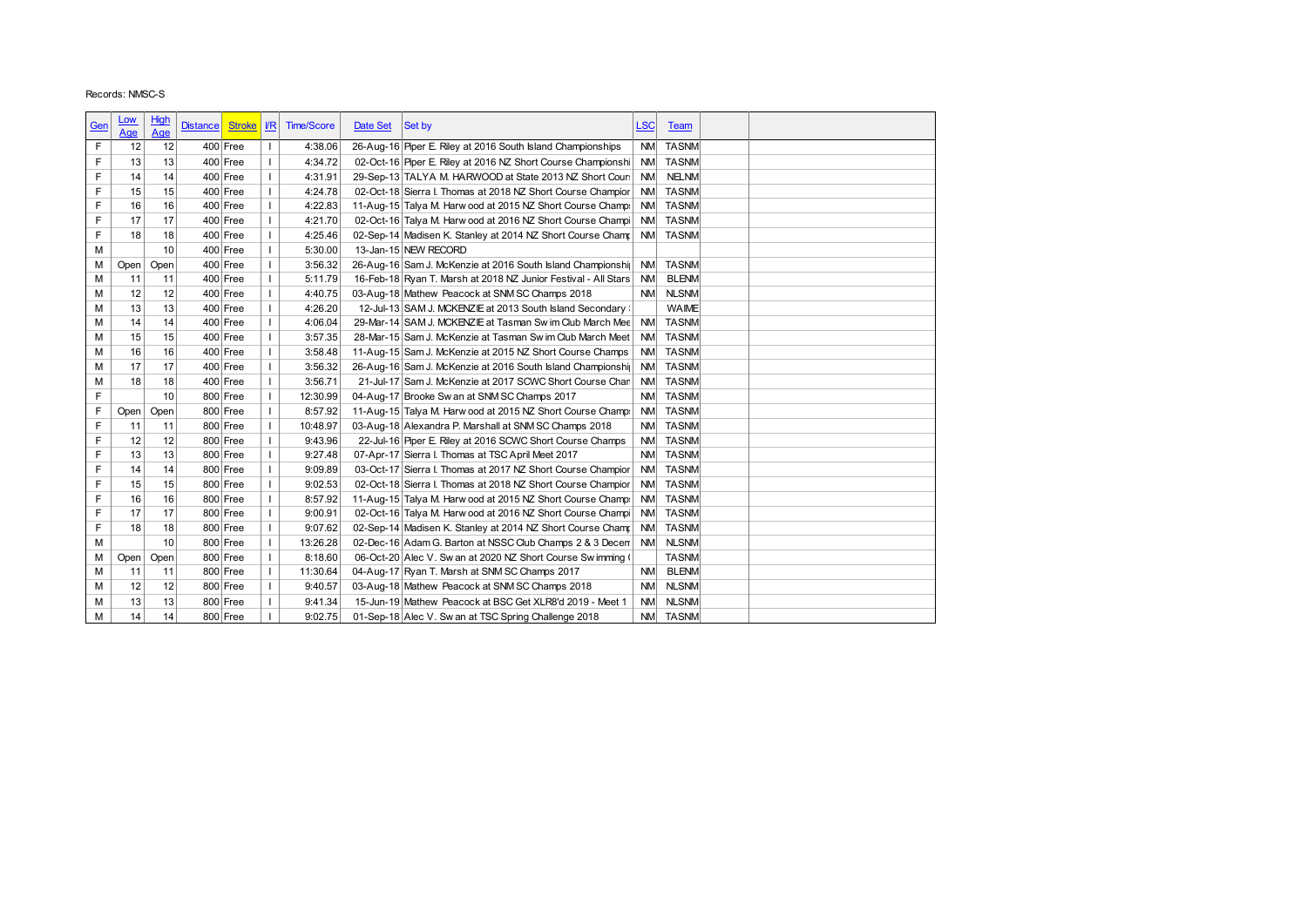|     | Records: NMSC-S |      |                 |               |                |                   |          |                                                                |            |              |  |
|-----|-----------------|------|-----------------|---------------|----------------|-------------------|----------|----------------------------------------------------------------|------------|--------------|--|
|     | <u>Low</u>      | High |                 |               |                |                   |          |                                                                |            |              |  |
| Gen | Age             | Age  | <b>Distance</b> | <b>Stroke</b> | $\mathbf{I}$   | <b>Time/Score</b> | Date Set | Set by                                                         | <b>LSC</b> | <b>Team</b>  |  |
| М   | 15              | 15   |                 | 800 Free      | $\mathbf{I}$   | 8:24.81           |          | 22-Nov-14 Thomas W. Heaton at NSSC Young Guns 22 Nov 20 NM     |            | <b>TASNM</b> |  |
| M   | 16              | 16   |                 | 800 Free      | $\mathbf{I}$   | 8:23.57           |          | 01-Oct-19 Alec V. Sw an at 2019 NZ Short Course Championsi     | <b>NM</b>  | <b>TASNM</b> |  |
| M   | 17              | 17   |                 | 800 Free      | $\mathbf{I}$   | 8:18.60           |          | 06-Oct-20 Alec V. Sw an at 2020 NZ Short Course Sw imming (    |            | <b>TASNM</b> |  |
| M   | 18              | 18   |                 | 800 Free      | $\mathbf{I}$   | 9:19.30           |          | 17-Nov-02 BEN H DRUMMOND<br>at 2002 NMS Decathlo               |            | <b>MOTNM</b> |  |
| F   |                 | 10   | 1500 Free       |               | $\mathbf{I}$   | 25:00.00          |          | 13-Jan-15 NEW RECORD                                           |            |              |  |
| F   | Open            | Open | 1500 Free       |               | $\mathbf{I}$   | 17:14.25          |          | 16-Aug-19 Sierra I. Thomas at South Island Championships 201   | <b>NM</b>  | <b>TASNM</b> |  |
| F   | 11              | 11   | 1500 Free       |               | $\mathbf{I}$   | 21:28.90          |          | 04-Dec-15 Finella Gibbs-Beal at NSSC Club Champs 4 & 5 Dece    | <b>NM</b>  | <b>NLSNM</b> |  |
| F   | 12              | 12   | 1500 Free       |               | $\overline{1}$ | 18:46.82          |          | 05-Aug-16 Piper E. Riley at SNM Winter Meet 2016               | <b>NM</b>  | <b>TASNM</b> |  |
| F   | 13              | 13   | 1500 Free       |               | $\mathbf{I}$   | 18:19.65          |          | 24-Jul-20 Brooke S. Sw an at SNM SC Champs 2020                |            | <b>TASNM</b> |  |
| F   | 14              | 14   | 1500 Free       |               | $\mathbf{I}$   | 17:30.13          |          | 07-Apr-18 Sierra I. Thomas at TSC April Meet 2018              | <b>NM</b>  | <b>TASNM</b> |  |
| F   | 15              | 15   | 1500 Free       |               | $\mathbf{I}$   | 17:33.20          |          | 03-Aug-18 Sierra I. Thomas at SNM SC Champs 2018               | <b>NM</b>  | <b>TASNM</b> |  |
| F   | 16              | 16   | 1500 Free       |               | $\mathbf{I}$   | 17:14.25          |          | 16-Aug-19 Sierra I. Thomas at South Island Championships 201   |            | NM TASNM     |  |
| F   | 17              | 17   | 1500 Free       |               | $\overline{1}$ | 17:47.21          |          | 24-Jul-20 Abbey C. Smale at SNM SC Champs 2020                 |            | <b>TASNM</b> |  |
| F   | 18              | 18   | 1500 Free       |               | $\mathbf{I}$   | 18:02.59          |          | 19-Jul-14 Madisen K. Stanley at TSC Distance & Sprint Meet 1   | <b>NM</b>  | <b>TASNM</b> |  |
| M   |                 | 10   | 1500 Free       |               | $\overline{1}$ | 25:00.00          |          | 13-Jan-15 NEW RECORD                                           |            |              |  |
| М   | Open            | Open | 1500 Free       |               | $\mathbf{I}$   | 15:47.56          |          | 27-Sep-14 Thomas W. Heaton at 2014 South Island Champions      |            | NM TASNM     |  |
| M   | 11              | 11   | 1500 Free       |               | $\mathbf{I}$   | 23:27.09          |          | 18-Jul-15 Alec V. Sw an at SNM Winter Meet 2015                | <b>NM</b>  | <b>TASNM</b> |  |
| M   | 12              | 12   | 1500 Free       |               | $\mathbf{I}$   | 18:25.48          |          | 01-Sep-18 Mathew Peacock at TSC Spring Challenge 2018          | <b>NM</b>  | <b>NLSNM</b> |  |
| M   | 13              | 13   | 1500 Free       |               | $\mathbf{I}$   | 17:49.30          |          | 02-Oct-16 BENDI N. KEPESS at 2016 NZ Short Course Champic      | <b>NM</b>  | <b>TASNM</b> |  |
| M   | 14              | 14   | 1500 Free       |               |                | 16:52.37          |          | 29-Mar-14 SAM J. MCKENZIE at Tasman Sw im Club March Mee       | <b>NM</b>  | <b>TASNM</b> |  |
| M   | 15              | 15   | 1500 Free       |               | $\overline{1}$ | 15:47.56          |          | 27-Sep-14 Thomas W. Heaton at 2014 South Island Champions      | <b>NM</b>  | <b>TASNM</b> |  |
| M   | 16              | 16   | $1500$ Free     |               | $\mathbf{I}$   | 15:50.60          |          | 11-Aug-15 Thomas W. Heaton at 2015 NZ Short Course Champ       | NM         | TASNM        |  |
|     | 17              | 17   | $1500$ Free     |               | $\mathbf{I}$   | 15:59.16          |          | 26-Aug-16 Sam J. McKenzie at 2016 South Island Championship    |            | NM TASNM     |  |
| M   | 18              | 18   | $1500$ Free     |               |                | 17:21.72          |          | 26-Nov-10 Jono Lee at BSC 800 and 1500 m Club Champs Nov       | <b>NM</b>  | <b>BLENM</b> |  |
| M   |                 | 10   |                 | 50 Back       | $\mathbf{I}$   | 38.92             |          | 19-Feb-21 Lara Bradford at 2021 NZ Junior Festival - MAKO's    |            | NM TASNM     |  |
| F   |                 |      |                 | 50 Back       | $\mathbf{I}$   | 29.91             |          | 27-Sep-14 Sally M. McMath at 2014 South Island Championship    | NM         | <b>BLENM</b> |  |
| F   | Open            | Open |                 |               |                |                   |          |                                                                |            | NM NLSNM     |  |
| F   | 11              | 11   |                 | 50 Back       |                | 35.70             |          | 12-Sep-09 ELLIE M. RUKUWAI at Swimming Nelson Marlboroug       |            |              |  |
| F   | 12              | 12   |                 | 50 Back       | $\mathbf{I}$   | 32.41             |          | 25-Aug-17   sabella S. Thurlow at South Island Championships 2 |            | NM TASNM     |  |
| F   | 13              | 13   |                 | 50 Back       | $\mathbf{I}$   | 31.51             |          | 30-Sep-12 Samantha C. Trevurza at State 2012 NZ Short Cours    |            | NM MOTNM     |  |
| F   | 14              | 14   |                 | 50 Back       | $\mathbf{I}$   | 31.01             |          | 29-Sep-13 Samantha C. Trevurza at State 2013 NZ Short Cours    |            | NM NLSNM     |  |
| F   | 15              | 15   |                 | 50 Back       |                | 30.36             |          | 30-Sep-12 Rebecca A. Hull at State 2012 NZ Short Course Cha    |            | NM BLENM     |  |
| F   |                 | 16   |                 | 50 Back       |                | 29.91             |          | 27-Sep-14 Sally M. McMath at 2014 South Island Championship    |            | NM BLENM     |  |
| F   | 16<br>17        | 17   |                 | 50 Back       |                | 30.41             |          | 11-Aug-15 Sally M. McMath at 2015 NZ Short Course Champs       |            | NM BLENM     |  |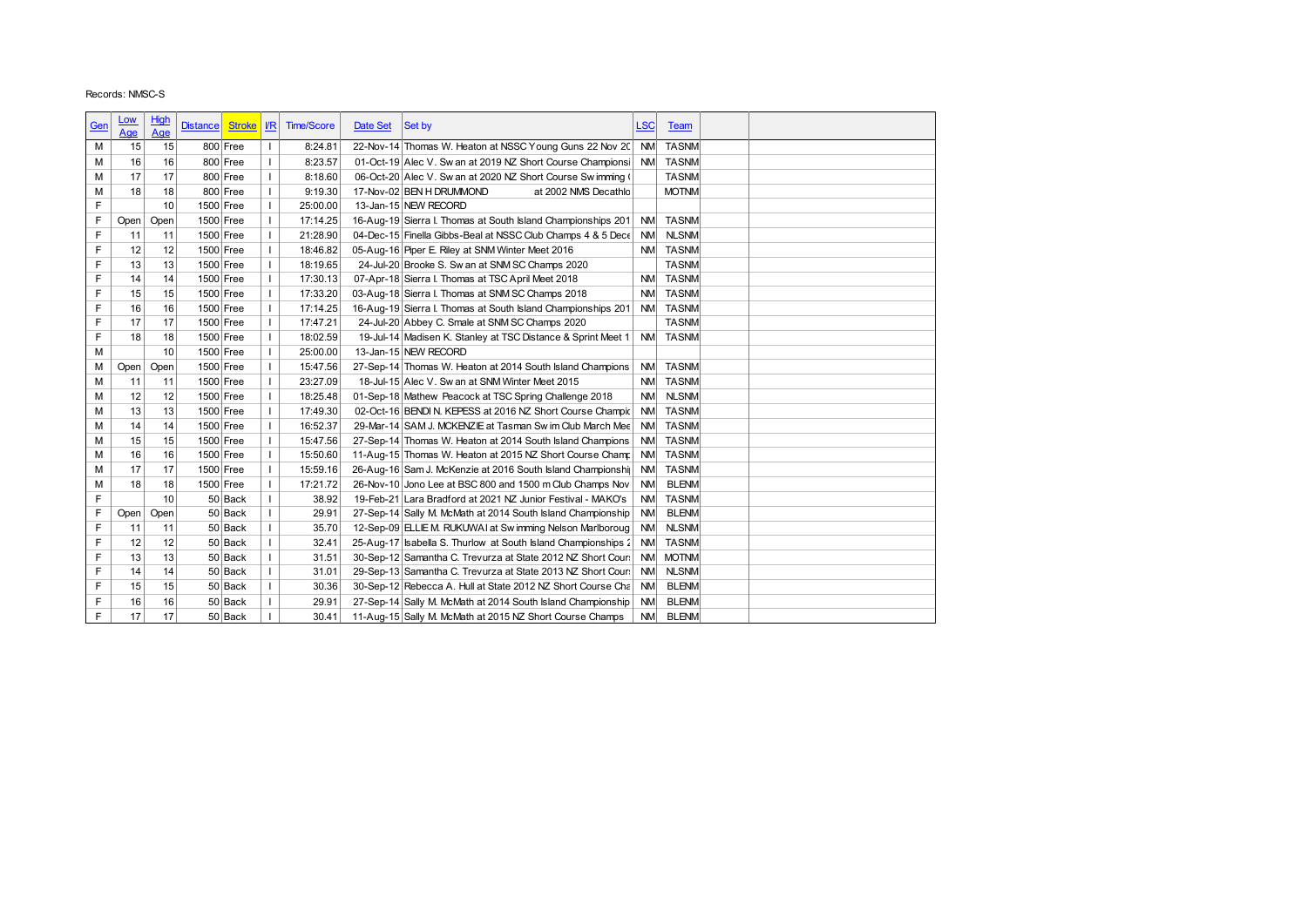|            | Records: NMSC-S |             |                 |                          |                              |                    |          |                                                                                                           |                        |                          |  |
|------------|-----------------|-------------|-----------------|--------------------------|------------------------------|--------------------|----------|-----------------------------------------------------------------------------------------------------------|------------------------|--------------------------|--|
|            |                 |             |                 |                          |                              |                    |          |                                                                                                           |                        |                          |  |
|            | <u>Low</u>      | <b>High</b> | <b>Distance</b> | <b>Stroke</b>            | $\underline{\textit{VR}}$    | <b>Time/Score</b>  | Date Set | Set by                                                                                                    | <u>LSC</u>             | Team                     |  |
| <u>Gen</u> | Age             | Age         |                 |                          |                              |                    |          |                                                                                                           |                        |                          |  |
| F          | 18              | 18          |                 | 50 Back                  | $\mathbf{I}$                 | 34.27              |          | 23-Jun-18 Clara J. Foster at BSC June Ribbon Meet 2018                                                    | <b>NM</b>              | <b>NLSNM</b>             |  |
| М          |                 | 10          |                 | 50 Back                  | $\mathbf{I}$                 | 37.46              |          | 17-Feb-17 William H. Seymour at 2017 NZ Junior Festival - Mak                                             | <b>NM</b>              | <b>TASNM</b>             |  |
| М          | Open            | Open        |                 | 50 Back                  | $\mathbf{I}$                 | 26.58              |          | 20-May-17 Sam J. McKenzie at Tasman Sw im Club Get XLR8'd                                                 | <b>NM</b>              | <b>TASNM</b>             |  |
| М          | 11              | 11          |                 | 50 Back                  | $\mathbf{I}$                 | 34.35              |          | 12-Dec-20 Lono Kalani at SWN 12&U Junior Champs 2020                                                      |                        | <b>TASNM</b>             |  |
| М          | 12              | 12          |                 | 50 Back                  | $\mathbf{I}$                 | 32.75              |          | 23-Jul-21 Lono Kalani at South Island Championships 2021                                                  |                        | <b>TASNM</b>             |  |
| М          | 13              | 13          |                 | 50 Back                  | L                            | 31.22              |          | 07-Dec-19 William H. Seymour at TSC Christmas Ribbon Meet 2                                               |                        | <b>TASNM</b>             |  |
| М          | 14              | 14          |                 | 50 Back                  | $\mathbf{I}$                 | 28.44              |          | 27-Jun-14 SAM J. MCKENZIE at Wharenui Winter Olympics 201 NM                                              |                        | <b>TASNM</b>             |  |
| М          | 15              | 15          |                 | 50 Back                  | $\mathbf{I}$                 | 27.43              |          | 23-Jul-21 William H. Seymour at South Island Championships 2                                              |                        | <b>TASNM</b>             |  |
| М          | 16              | 16          |                 | 50 Back                  | $\mathbf{I}$                 | 28.13              |          | 20-May-16 Sam J. McKenzie at Tasman Secondary Schools Ch                                                  | <b>NM</b>              | <b>WMEA</b>              |  |
| М          | 17              | 17          |                 | 50 Back                  | $\mathbf{I}$                 | 26.58              |          | 20-May-17 Sam J. McKenzie at Tasman Sw im Club Get XLR8'd                                                 | <b>NM</b>              | <b>TASNM</b>             |  |
| M          | 18              | 18          |                 | 50 Back                  | $\mathbf{I}$                 | 26.68              |          | 13-Sep-18 Matai L. McGuinniety at 2018 NZ Secondary School                                                | <b>NM</b>              | <b>NELC</b>              |  |
| F          |                 | 10          |                 | $100$ Back               | $\mathbf{I}$                 | 1:23.76            |          | 27-Sep-08 Elie Rukuw ai<br>at SNM Winter Meet 2008                                                        |                        | <b>NLSNM</b>             |  |
| F          | Open            | Open        |                 | $100$ Back               | $\mathbf{I}$                 | 1:03.50            |          | 02-Aug-19 Madeline J. Shallcrass at SNM SC Champs 2019                                                    | <b>NM</b>              | <b>TASNM</b>             |  |
| F          | 11              | 11          |                 | $100$ Back               | $\mathbf{I}$                 | 1:18.64            |          | 22-Sep-00 EMMA THOMSON                                                                                    |                        | <b>NELNM</b>             |  |
| F          | 12              | 12          |                 | $100$ Back               | $\mathbf{I}$                 | 1:11.81            |          | 04-Aug-17 sabella S. Thurlow at SNM SC Champs 2017                                                        | <b>NM</b>              | <b>TASNM</b>             |  |
| F          | 13              | 13          |                 | $100$ Back               | $\mathbf{I}$                 | 1:08.68            |          | 13-Mar-19 Samantha Wilson at 2019 NZ Division II Championsh                                               | <b>NM</b>              | <b>TASNM</b>             |  |
| F          | 14              | 14          |                 | $100$ Back               | $\mathbf{I}$                 | 1:06.08            |          | 02-Aug-19 Samantha J. Harman at SNM SC Champs 2019                                                        | <b>NM</b>              | <b>TASNM</b>             |  |
| F          | 15              | 15          |                 | 100 Back                 | $\mathbf{I}$                 | 1:05.40            |          | 02-Oct-18 Bree I. Anderson at 2018 NZ Short Course Champio                                                | <b>NM</b>              | <b>NLSNM</b>             |  |
| F<br>F     | 16<br>17        | 16<br>17    |                 | $100$ Back               | $\mathbf{I}$<br>$\mathbf{I}$ | 1:03.50            |          | 02-Aug-19 Madeline J. Shallcrass at SNM SC Champs 2019                                                    | <b>NM</b><br><b>NM</b> | <b>TASNM</b>             |  |
| F          | 18              | 18          |                 | $100$ Back               | $\mathbf{I}$                 | 1:04.31            |          | 11-Aug-15 Sally M. McMath at 2015 NZ Short Course Champs                                                  |                        | <b>BLENM</b>             |  |
| M          |                 | 10          |                 | $100$ Back<br>$100$ Back | $\mathbf{I}$                 | 1:09.89<br>1:19.87 |          | 14-Nov-20 Bree I. Anderson at 2020 NSSC Young Guns<br>07-Apr-17 William H. Seymour at TSC April Meet 2017 |                        | <b>NLSNM</b><br>NM TASNM |  |
| M          | Open            | Open        |                 | $100$ Back               |                              | 58.57              |          | 06-Oct-20 Moab HeyneKamp at 2020 NZ Short Course Swimm                                                    |                        | TASNM                    |  |
| М          | Open            | Open        |                 | $100$ Back               | $\mathbf{I}$                 | 57.25              |          | 17-Aug-21 William H. Seymour at 2021 Apollo Projects NZ Shor                                              |                        | <b>TASNM</b>             |  |
| М          | 11              | 11          |                 | $100$ Back               |                              | 1:15.88            |          | 12-Dec-20 Lono Kalani at SWN 12&U Junior Champs 2020                                                      |                        | <b>TASNM</b>             |  |
| М          | 12              | 12          |                 | $100$ Back               |                              | 1:10.47            |          | 11-Oct-14 Oliver F. Stark at BSC October Ribbon Meet                                                      | <b>NM</b>              | <b>NLSNM</b>             |  |
| М          | 13              | 13          |                 | $100$ Back               |                              | 1:05.85            |          | 11-Aug-15 Oliver F. Stark at 2015 NZ Short Course Champs                                                  | <b>NM</b>              | <b>NLSNM</b>             |  |
| М          | 14              | 14          |                 | $100$ Back               |                              | 1:00.44            |          | 06-Oct-20 William H. Seymour at 2020 NZ Short Course Sw imn                                               |                        | <b>TASNM</b>             |  |
| М          | 15              | 15          |                 | $100$ Back               |                              | 57.25              |          | 17-Aug-21 William H. Seymour at 2021 Apollo Projects NZ Shor                                              |                        | <b>TASNM</b>             |  |
| М          | 16              | 16          |                 | $100$ Back               |                              | 1:00.49            |          | 15-Jun-19 Moab HeyneKamp at BSC Get XLR8'd 2019 - Meet 1                                                  | <b>NM</b>              | <b>TASNM</b>             |  |
| М          | 17              | 17          |                 | $100$ Back               |                              | 58.79              |          | 01-Oct-19 Moab HeyneKamp at 2019 NZ Short Course Champi                                                   | <b>NM</b>              | <b>TASNM</b>             |  |
| м          | 18              | 18          |                 | $100$ Back               |                              | 58.57              |          | 06-Oct-20 Moab HeyneKamp at 2020 NZ Short Course Sw imm                                                   |                        | <b>TASNM</b>             |  |
| F.         | Open            | Open        |                 | 200 Back                 |                              | 2:17.03            |          | 02-Aug-19 Madeline J. Shallcrass at SNM SC Champs 2019                                                    |                        | NM TASNM                 |  |
|            |                 |             |                 |                          |                              |                    |          |                                                                                                           |                        |                          |  |
|            |                 |             |                 |                          |                              |                    |          |                                                                                                           |                        |                          |  |
|            |                 |             |                 |                          |                              |                    |          |                                                                                                           |                        |                          |  |
|            |                 |             |                 |                          |                              |                    |          |                                                                                                           |                        |                          |  |
|            |                 |             |                 |                          |                              |                    |          |                                                                                                           |                        |                          |  |
|            |                 |             |                 |                          |                              |                    |          |                                                                                                           |                        |                          |  |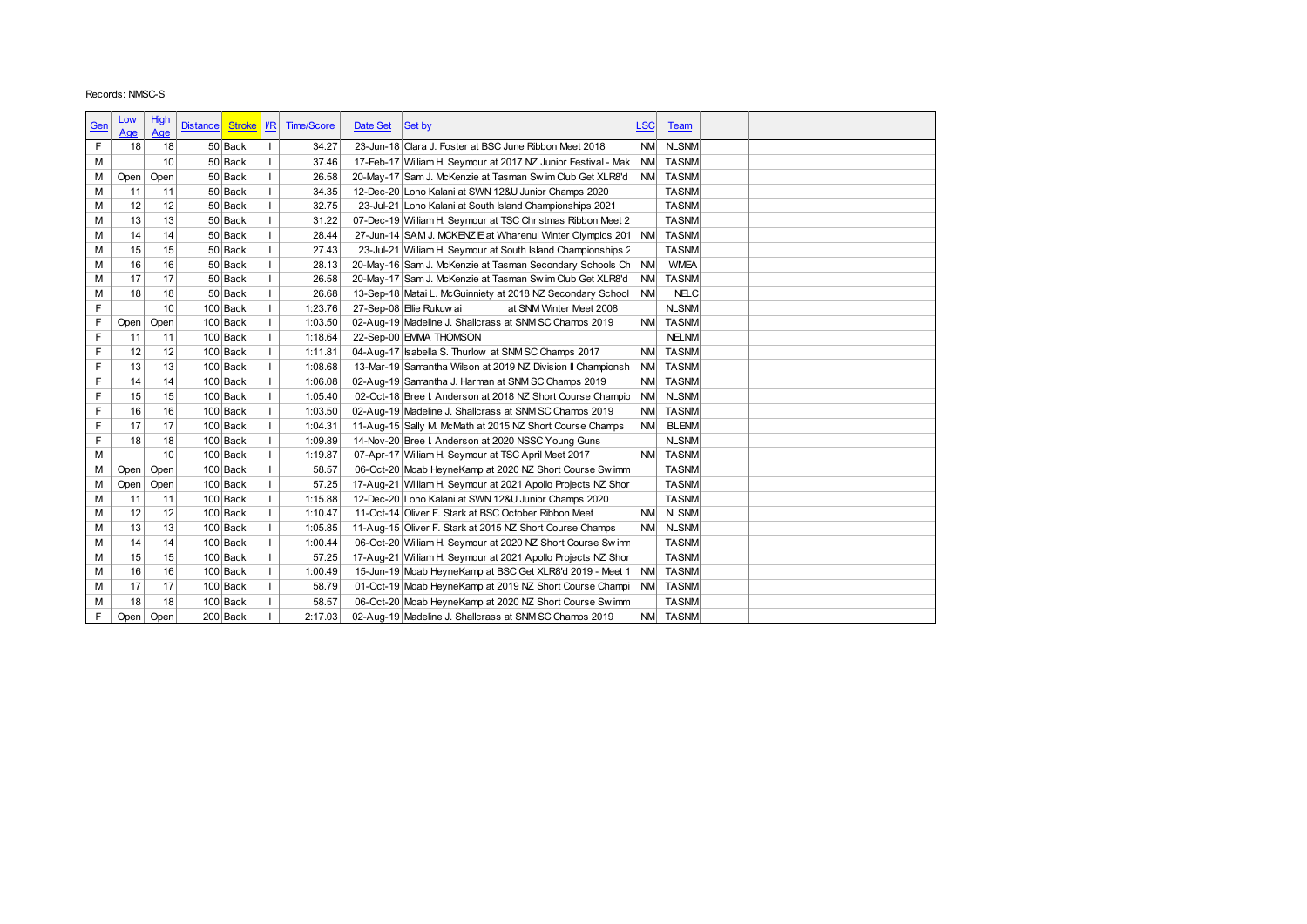|             | Records: NMSC-S |           |                 |                   |              |                   |                    |                                                                    |            |              |
|-------------|-----------------|-----------|-----------------|-------------------|--------------|-------------------|--------------------|--------------------------------------------------------------------|------------|--------------|
|             | <u>Low</u>      | High      |                 |                   |              |                   |                    |                                                                    |            |              |
| <u>Gen</u>  | Age             | Age       | <b>Distance</b> | <b>Stroke</b>     | $l$          | <b>Time/Score</b> | Date Set           | Set by                                                             | <u>LSC</u> | Team         |
| $\mathsf F$ | 11              | 11        |                 | 200 Back          | $\mathbf{I}$ | 2:42.28           |                    | 22-Sep-00 EMMA THOMSON                                             |            | <b>NELNM</b> |
| F           | 12              | 12        |                 | 200 Back          | $\mathbf I$  | 2:38.49           |                    | 15-Feb-19 Samantha Wilson at 2019 NZ Junior Festival - ALL S       | NM         | <b>TASNM</b> |
| F           | 13              | 13        |                 | 200 Back          | $\mathbf{I}$ | 2:25.04           |                    | 26-Aug-16 Bree I. Anderson at 2016 South Island Championshi        | <b>NM</b>  | <b>TASNM</b> |
| F           | 14              | 14        |                 | 200 Back          | $\mathsf I$  | 2:21.65           |                    | 25-Aug-17 Bree I. Anderson at South Island Championships 20        | <b>NM</b>  | <b>TASNM</b> |
| F           | 15              | 15        |                 | 200 Back          | $\mathbf{I}$ | 2:19.24           |                    | 13-Sep-18 Bree I. Anderson at 2018 NZ Secondary School Cha         | <b>NM</b>  | <b>WMEA</b>  |
| F           | 16              | 16        |                 | 200 Back          | $\mathbf{I}$ | 2:17.03           |                    | 02-Aug-19 Madeline J. Shallcrass at SNM SC Champs 2019             | <b>NM</b>  | <b>TASNM</b> |
| F           | 17              | 17        |                 |                   | $\mathbf{I}$ |                   |                    | 24-Jul-20 Bree I. Anderson at SNM SC Champs 2020                   |            | <b>NLSNM</b> |
| F           |                 |           |                 | 200 Back          | $\mathbf{I}$ | 2:18.32           |                    |                                                                    | <b>NM</b>  |              |
|             | 18              | 18        |                 | 200 Back          |              | 2:25.59           |                    | 27-Sep-14 Cara B. Pearson at 2014 South Island Championship        |            | <b>TASNM</b> |
| М           | Open            | Open      |                 | 200 Back          | $\mathbf{I}$ | 2:07.15           |                    | 06-Oct-20 Joshua S. Amyes at 2020 NZ Short Course Swimmi           |            | <b>TASNM</b> |
| M           | 11              | 11        |                 | 200 Back          | $\mathbf{I}$ | 2:39.88           |                    | 20-Mar-21 Lucas Bell at BSC Measure For Measure Meet 2021          |            | <b>TASNM</b> |
| M           | 12              | 12        |                 | 200 Back          | $\mathbf{I}$ | 2:32.58           |                    | 23-Jul-21 Lono Kalani at South Island Championships 2021           |            | <b>TASNM</b> |
| M           | 13              | 13        |                 | 200 Back          | $\mathbf{L}$ | 2:24.51           |                    | 01-Oct-19 William H. Seymour at 2019 NZ Short Course Champ         | <b>NM</b>  | <b>TASNM</b> |
| M           | 14              | 14        |                 | $200$ Back        | $\mathbf{I}$ | 2:14.32           |                    | 06-Oct-20 William H. Seymour at 2020 NZ Short Course Sw imn        |            | <b>TASNM</b> |
| M           | 15              | 15        |                 | $200$ Back        | $\mathbf{I}$ | 2:11.86           |                    | 12-May-19 Joshua S. Amyes at Tasman Secondary Schools Cl           | <b>NM</b>  | <b>NELC</b>  |
| M           | 16              | 16        |                 | 200 Back          | $\mathbf{I}$ | 2:11.70           |                    | 07-Dec-19 Joshua S. Amyes at TSC Christmas Ribbon Meet 20          |            | <b>TASNM</b> |
| M           | 17              | 17        |                 | 200 Back          | $\mathbf{I}$ | 2:07.15           |                    | 06-Oct-20 Joshua S. Amyes at 2020 NZ Short Course Swimmi           |            | <b>TASNM</b> |
| М           | 18              | 18        |                 | 200 Back          | $\mathbf{I}$ | 2:08.14           |                    | 06-Oct-20 Moab HeyneKamp at 2020 NZ Short Course Sw imm            |            | <b>TASNM</b> |
| F           |                 | 10        |                 | 50 Breast         | $\mathbf{I}$ | 41.91             |                    | 29-Nov-08 Elie Rukuw ai<br>at Young Guns                           |            | <b>NLSNM</b> |
| F           | Open            | Open      |                 | 50 Breast         | $\mathbf{I}$ | 32.20             |                    | 11-Aug-15 Elie M. Rukuw ai at 2015 NZ Short Course Champs          | <b>NM</b>  | <b>NLSNM</b> |
| F           | 11              | 11        |                 | 50 Breast         | т.           | 38.21             |                    | 27-Nov-09 ELLIE M. RUKUWAI at CLUB Meet Hampden Pool 27            | <b>NM</b>  | <b>NLSNM</b> |
| F           | 12              | 12        |                 | 50 Breast         | т.           | 35.93             |                    | 15-Dec-18 Lilly M. Hall at SWN 12&U Junior Champs 2018             | <b>NM</b>  | <b>NLSNM</b> |
| F           | 13              | 13        |                 | 50 Breast         | $\mathbf{I}$ | 35.11             |                    | 29-Sep-13 Clara J. Foster at State 2013 NZ Short Course Chan       | <b>NM</b>  | <b>NLSNM</b> |
| F           | 14              | 14        |                 | 50 Breast         | $\mathbf{I}$ | 33.70             |                    | 30-Sep-12 Sara E. Gane at State 2012 NZ Short Course Champ         | <b>NM</b>  | <b>BLENM</b> |
| F           | 15              | 15        |                 | 50 Breast         | $\mathbf{I}$ | 33.42             |                    | 29-Sep-13 ELLIE M. RUKUWAI at State 2013 NZ Short Course (         | <b>NM</b>  | <b>NLSNM</b> |
| F           | 16              | 16        |                 | 50 Breast         | $\mathbf{I}$ | 32.52             |                    | 02-Sep-14 ELLIE M. RUKUWAI at 2014 NZ Short Course Champ           | <b>NM</b>  | <b>NLSNM</b> |
| F           | 17              | 17        |                 | 50 Breast         | $\mathbf{I}$ | 32.20             |                    | 11-Aug-15 Elie M. Rukuw ai at 2015 NZ Short Course Champs          | <b>NM</b>  | <b>NLSNM</b> |
| F           | 18              | 18        |                 | 50 Breast         | $\mathbf{I}$ | 32.45             |                    | 02-Oct-16 Caitlin A. Delany at 2016 NZ Short Course Champior       | <b>NM</b>  | <b>TASNM</b> |
| M           |                 | 10        |                 | 50 Breast         | $\mathbf{I}$ | 43.20             |                    | 24-Jan-00 Standard                                                 |            |              |
|             |                 |           |                 | $50$ Breast   $1$ |              | 29.12             |                    | 03-Oct-17 Sam J. McKenzie at 2017 NZ Short Course Champio NM TASNM |            |              |
| м           |                 | Open Open |                 |                   |              |                   |                    |                                                                    |            |              |
| M           | 11              | 11        |                 | $50$ Breast   I   |              | 39.90             |                    | 24-Jun-00 Standard                                                 |            |              |
|             | 12              | 12        |                 | $50$ Breast   I   |              | 37.23             |                    | 24-Jun-00 Standard                                                 |            |              |
| M           |                 | 13        |                 | 50 Breast   I     |              | 34.01             |                    | 11-Jan-20 Wilson Huata-Findlay at SNM Country & Town 2020          |            | <b>NLSNM</b> |
| М<br>M      | 13<br> 14       | 14        |                 | $50$ Breast   I   |              | 32.94             | 24-Jun-00 Standard |                                                                    |            |              |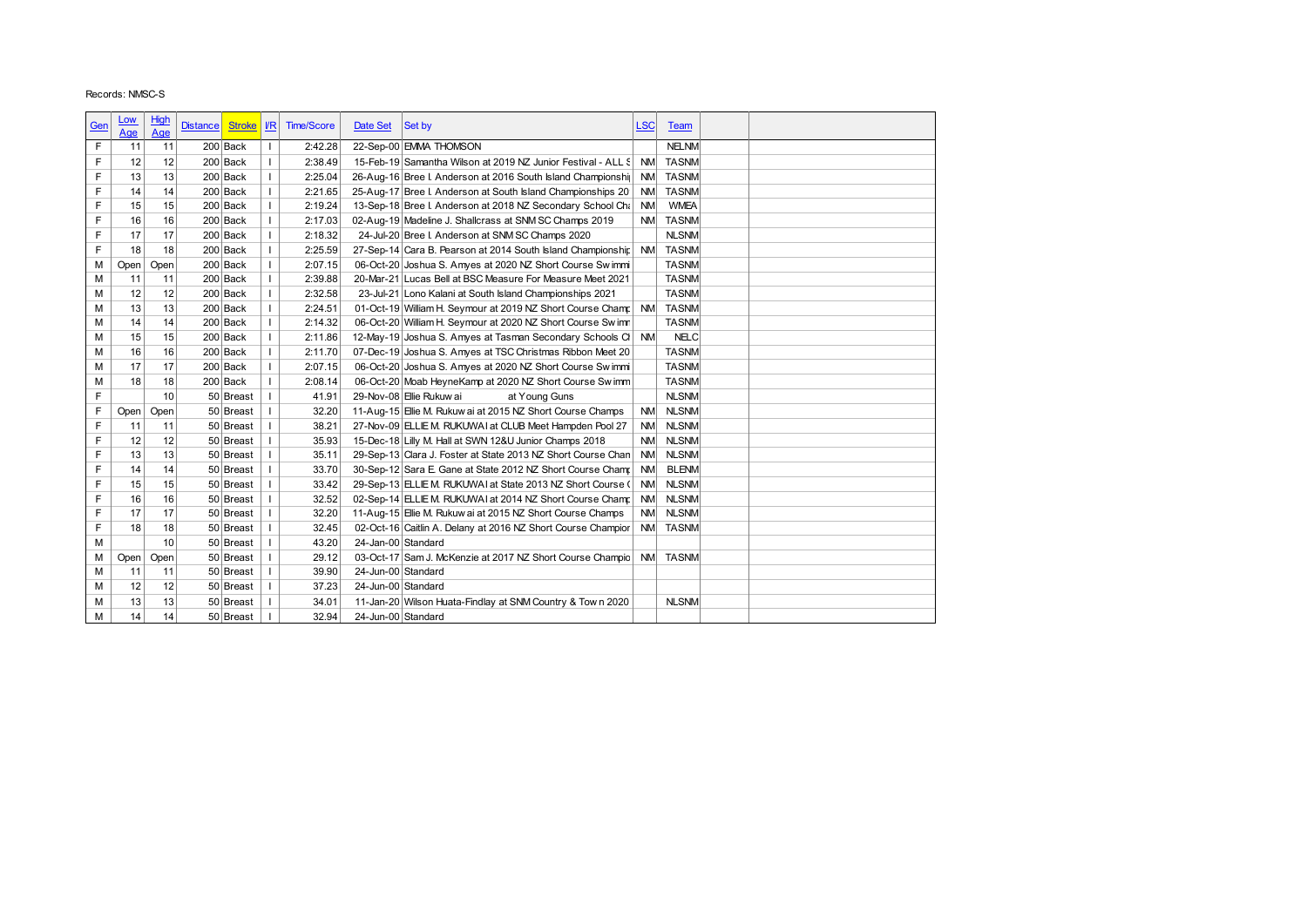|            | Records: NMSC-S |          |                                  |              |                    |                    |                                                                                                                            |            |                      |  |
|------------|-----------------|----------|----------------------------------|--------------|--------------------|--------------------|----------------------------------------------------------------------------------------------------------------------------|------------|----------------------|--|
|            |                 |          |                                  |              |                    |                    |                                                                                                                            |            |                      |  |
| <u>Gen</u> | <u>Low</u>      | High     | <b>Stroke</b><br><b>Distance</b> | $\sqrt{R}$   | <b>Time/Score</b>  | Date Set           | Set by                                                                                                                     | <u>LSC</u> | <b>Team</b>          |  |
|            | Age             | Age      |                                  |              |                    |                    |                                                                                                                            |            |                      |  |
| M          | 15              | 15       | 50 Breast                        |              | 31.83              |                    | 27-Sep-14 SAM J. MCKENZIE at 2014 South Island Championsh NM                                                               |            | <b>TASNM</b>         |  |
| М          | 16              | 16       | 50 Breast                        | T            | 32.12              |                    | 20-May-16 Sam J. McKenzie at Tasman Secondary Schools Ch                                                                   | <b>NM</b>  | <b>WMEA</b>          |  |
| М          | 17              | 17       | 50 Breast                        | ı            | 29.74              |                    | 02-Oct-16 Sam J. McKenzie at 2016 NZ Short Course Champio                                                                  | <b>NM</b>  | <b>TASNM</b>         |  |
| М          | 18              | 18       | 50 Breast                        | T            | 29.12              |                    | 03-Oct-17 Sam J. McKenzie at 2017 NZ Short Course Champio                                                                  | <b>NM</b>  | <b>TASNM</b>         |  |
| F          |                 | 10       | 100 Breast                       | T            | 1:32.80            |                    | 09-Jan-16 Skye S. Humphries at SNM Country & Town 2016                                                                     | <b>NM</b>  | <b>NLSNM</b>         |  |
| F          | Open            | Open     | 100 Breast                       |              | 1:09.28            |                    | 02-Oct-16 Caitlin A. Delany at 2016 NZ Short Course Champior                                                               | <b>NM</b>  | <b>TASNM</b>         |  |
| F          | 11              | 11       | 100 Breast                       | T            | 1:23.40            |                    | 06-Feb-10 Sara E. Gane at BSC Waitangi Day 2010 Meet                                                                       | <b>NM</b>  | <b>BLENM</b>         |  |
| F          | 12              | 12       | 100 Breast                       | T            | 1:17.93            |                    | 05-Feb-11 Sara E. Gane at SNM Age Group Champs 2011                                                                        | <b>NM</b>  | <b>BLENM</b>         |  |
| F          | 13              | 13       | 100 Breast                       |              | 1:15.63            |                    | 04-Feb-12 Sara E. Gane at SNM Age Group Champs 2012                                                                        | <b>NM</b>  | <b>BLENM</b>         |  |
| F          | 14              | 14       | 100 Breast                       | T            | 1:12.65            |                    | 30-Sep-12 Sara E. Gane at State 2012 NZ Short Course Champ                                                                 | <b>NM</b>  | <b>BLENM</b>         |  |
| F          | 15              | 15       | 100 Breast                       | $\mathbf{I}$ | 1:12.53            |                    | 30-Aug-13 Sara E. Gane at 2013 South Island Championships                                                                  | <b>NM</b>  | <b>BLENM</b>         |  |
| F          | 16              | 16       | 100 Breast                       | $\mathbf{I}$ | 1:11.20            |                    | 02-Sep-14 Caitlin A. Delany at 2014 NZ Short Course Champs                                                                 | <b>NM</b>  | <b>TASNM</b>         |  |
| F          | 17              | 17       | 100 Breast                       |              | 1:09.68            |                    | 11-Aug-15 Caitlin A. Delany at 2015 NZ Short Course Champs                                                                 | <b>NM</b>  | <b>TASNM</b>         |  |
| F          | 18              | 18       | 100 Breast                       | T            | 1:09.28            |                    | 02-Oct-16 Caitlin A. Delany at 2016 NZ Short Course Champior                                                               | <b>NM</b>  | <b>TASNM</b>         |  |
| M          |                 | 10       | 100 Breast                       |              | 1:30.41            | 01-Jan-01 Standard |                                                                                                                            |            |                      |  |
| М          | Open            | Open     | 100 Breast                       |              | 1:03.94            |                    | 21-Jul-17 Sam J. McKenzie at 2017 SCWC Short Course Chan                                                                   | NM         | <b>TASNM</b>         |  |
| М          | 11              | 11       | 100 Breast                       | T            | 1:25.09            | 24-Jun-00 Standard |                                                                                                                            |            |                      |  |
|            | 12              | 12       | 100 Breast                       |              | 1:19.80            | 24-Jun-00 Standard |                                                                                                                            |            |                      |  |
| М          |                 |          |                                  |              |                    |                    | 25-Jan-20 Wilson Huata-Findlay at 2020 BSC New Year Meet                                                                   |            | <b>NLSNM</b>         |  |
| М          | 13              | 13       | 100 Breast                       | T            | 1:12.86            |                    |                                                                                                                            |            |                      |  |
| М          | 14              | 14       | 100 Breast                       | T            | 1:11.05            |                    | 24-Jul-20 Wilson Huata-Findlay at SNM SC Champs 2020                                                                       |            | <b>NLSNM</b>         |  |
| M          | 15              | 15       | 100 Breast                       | T            | 1:09.23            |                    | 23-Jul-21 Wilson Huata-Findlay at South Island Championships                                                               |            | <b>NLSNM</b>         |  |
| М          | 16              | 16       | 100 Breast                       |              | 1:09.34            |                    | 01-Jul-16 Sam J. McKenzie at Wharenui Winter Olympics 2016 NM                                                              |            | <b>TASNM</b>         |  |
| M          | 17              | 17       | 100 Breast                       |              | 1:04.58            |                    | 20-May-17 Sam J. McKenzie at Tasman Sw im Club Get XLR8'd                                                                  | <b>NM</b>  | <b>TASNM</b>         |  |
| M          | 18              | 18       | 100 Breast                       |              | 1:03.94            |                    | 21-Jul-17 Sam J. McKenzie at 2017 SCWC Short Course Chan                                                                   | <b>NM</b>  | <b>TASNM</b>         |  |
| F          |                 | 10       | 200 Breast                       | Τ.           | 3:26.35            |                    | 27-Jun-14 Tara M. Hagan<br>at Wharenui Winter Olympi                                                                       |            | TASNM                |  |
| F          | Open            | Open     | 200 Breast                       | $\mathbf{I}$ | 2:30.06            |                    | 02-Oct-16 Caitlin A. Delany at 2016 NZ Short Course Champior                                                               | <b>NM</b>  | <b>TASNM</b>         |  |
| F          | 11              | 11       | 200 Breast                       |              | 3:00.86            |                    | 16-Feb-18 Lilly M. Hall at 2018 NZ Junior Festival - All Stars Zol                                                         | <b>NM</b>  | <b>NLSNM</b>         |  |
| F          | 12              | 12       | 200 Breast                       |              | 2:47.27            |                    | 05-Feb-11 Sara E. Gane at SNM Age Group Champs 2011                                                                        | <b>NM</b>  | <b>BLENM</b>         |  |
| F          | 13              | 13       | 200 Breast                       |              | 2:42.52            |                    | 06-Aug-11 Sara E. Gane at 2011 NZ Short Course Champs                                                                      | <b>NM</b>  | <b>BLENM</b>         |  |
| F          | 14              | 14       | 200 Breast                       |              | 2:38.07            |                    | 30-Sep-12 Sara E. Gane at State 2012 NZ Short Course Cham:                                                                 | <b>NM</b>  | <b>BLENM</b>         |  |
| F          | 15              | 15       | 200 Breast                       | I.           | 2:36.89            |                    | 10-Aug-13 Sara E. Gane at SNM Winter Meet 2013                                                                             | <b>NM</b>  | <b>BLENM</b>         |  |
| F<br>F     | 16<br>17        | 16<br>17 | 200 Breast<br>200 Breast         |              | 2:36.90<br>2:32.66 |                    | 26-Jun-15 Caitlin A. Delany at Wharenui Winter Olympics 2015<br>11-Aug-15 Caitlin A. Delany at 2015 NZ Short Course Champs |            | NM TASNM<br>NM TASNM |  |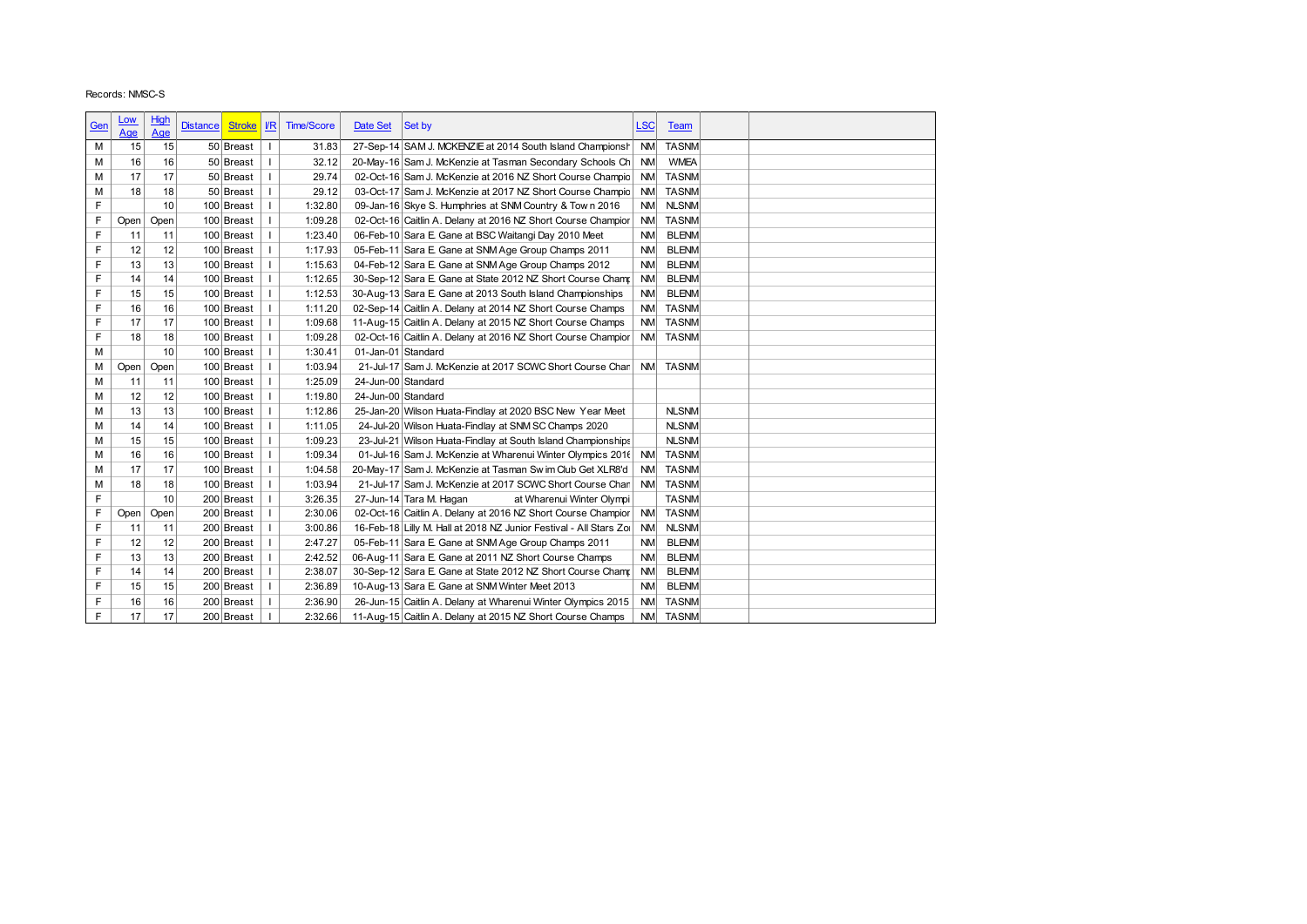|            | Records: NMSC-S |           |                                  |                              |                   |                    |                                                                                                                      |                        |                              |  |
|------------|-----------------|-----------|----------------------------------|------------------------------|-------------------|--------------------|----------------------------------------------------------------------------------------------------------------------|------------------------|------------------------------|--|
|            |                 |           |                                  |                              |                   |                    |                                                                                                                      |                        |                              |  |
| <u>Gen</u> | <u>Low</u>      | High      | <b>Distance</b><br><b>Stroke</b> | $\sqrt{R}$                   | <b>Time/Score</b> | Date Set           | Set by                                                                                                               | <b>LSC</b>             | Team                         |  |
| F          | Age<br>18       | Age<br>18 | 200 Breast                       |                              | 2:30.06           |                    | 02-Oct-16 Caitlin A. Delany at 2016 NZ Short Course Champior                                                         | <b>NM</b>              | <b>TASNM</b>                 |  |
| M          |                 | 10        | 200 Breast                       |                              | 3:19.45           |                    | 14-Aug-10 FINN T. EDEN<br>at BSC 14 August 2010 Rib                                                                  |                        | <b>NLSNM</b>                 |  |
| М          | Open            | Open      | 200 Breast                       | T                            | 2:23.03           |                    | 30-Jun-17 Sam J. McKenzie at Wharenui Winter Olympics 2017 NM                                                        |                        | <b>TASNM</b>                 |  |
| M          | 11              | 11        | 200 Breast                       | $\mathbf{I}$                 | 3:05.55           | 24-Jun-00 Standard |                                                                                                                      |                        |                              |  |
| M          | 12              | 12        | 200 Breast                       |                              | 2:53.38           | 24-Jun-00 Standard |                                                                                                                      |                        |                              |  |
| M          | 13              | 13        | 200 Breast                       | $\mathbf{I}$                 | 2:38.62           |                    | 07-Dec-19 Wilson Huata-Findlay at TSC Christmas Ribbon Meet                                                          |                        | <b>NLSNM</b>                 |  |
| M          | 14              | 14        | 200 Breast                       |                              | 2:30.87           |                    | 06-Oct-20 Wilson Huata-Findlay at 2020 NZ Short Course Sw in                                                         |                        | <b>NLSNM</b>                 |  |
| М          | 15              | 15        | 200 Breast                       |                              | 2:25.96           |                    | 17-Aug-21 Wilson Huata-Findlay at 2021 Apollo Projects NZ Sh                                                         |                        | <b>NLSNM</b>                 |  |
| M          | 16              | 16        | 200 Breast                       |                              | 2:28.08           |                    | 23-Jul-21 Connor J. Eden at South Island Championships 2021                                                          |                        | <b>NLSNM</b>                 |  |
| M          | 17              | 17        | 200 Breast                       |                              | 2:23.03           |                    | 30-Jun-17 Sam J. McKenzie at Wharenui Winter Olympics 2017                                                           | <b>NM</b>              | <b>TASNM</b>                 |  |
| M          | 18              | 18        | 200 Breast                       | $\mathbf{I}$                 | 2:25.10           |                    | 21-Jul-17 Sam J. McKenzie at 2017 SCWC Short Course Chan                                                             | <b>NM</b>              | <b>TASNM</b>                 |  |
| F          |                 | 10        | 50 Fly                           | $\mathbf{L}$                 | 38.11             |                    | 04-Aug-17 Brooke S. Sw an at SNM SC Champs 2017                                                                      | <b>NM</b>              | <b>TASNM</b>                 |  |
| F          | Open            | Open      | 50 Fly                           |                              | 28.71             |                    | 10-Dec-09 Josie E. Kydd at Jasi Christmas Cracker                                                                    | <b>NM</b>              | <b>BLENM</b>                 |  |
| F          | 11              | 11        | 50 Fly                           | $\mathbf{I}$                 | 33.61             |                    | 16-Feb-18 Samantha Wilson at 2018 NZ Junior Festival - All Sta                                                       | <b>NM</b>              | <b>TASNM</b>                 |  |
| F          | 12              | 12        | 50 Fly                           | $\mathbf{I}$                 | 31.15             |                    | 07-Sep-07 JOSIE KYDD<br>at AquaGym Winter Meet                                                                       |                        | <b>BLENM</b>                 |  |
| F          | 13              | 13        | 50 Fly                           | $\mathbf{I}$                 | 29.91             |                    | 11-Dec-08 JOSIE KYDD<br>at 2008 NZ Summer Champ                                                                      |                        | <b>BLENM</b>                 |  |
| F          | 14              | 14        | 50 Fly                           | $\mathbf{I}$                 | 28.71             |                    | 10-Dec-09 Josie E. Kydd at Jasi Christmas Cracker                                                                    | <b>NM</b>              | <b>BLENM</b>                 |  |
| F          | 15              | 15        | 50 Fly                           | $\mathbf{I}$                 | 29.10             |                    | 15-Oct-20 Isabella S. Thurlow at 2020 New Zealand Secondar                                                           | <b>NM</b>              | <b>WMEA</b>                  |  |
| F          | 16              | 16        | 50 Fly                           | T                            | 29.17             |                    | 02-Sep-14 Sally M. McMath at 2014 NZ Short Course Champs                                                             | <b>NM</b>              | <b>BLENM</b>                 |  |
| F          | 17              | 17        | 50 Fly                           | $\mathbf{I}$                 | 29.02             |                    | 03-Oct-17 Clara J. Foster at 2017 NZ Short Course Champions                                                          | <b>NM</b>              | <b>NLSNM</b>                 |  |
| F          | 18              | 18        | 50 Fly                           |                              | 29.96             |                    | 03-Aug-18 Clara J. Foster at SNM SC Champs 2018                                                                      | <b>NM</b>              | <b>NLSNM</b>                 |  |
| M          |                 | 10        | 50 Fly                           | $\mathbf{I}$                 | 35.42             |                    | 13-Mar-20 Alfie Price at 2020 NZ Junior Festival - MAKO's                                                            |                        | <b>BLENM</b>                 |  |
| M          | Open            | Open      | 50 Fly                           | $\mathbf{I}$                 | 24.99             |                    | 13-Sep-18 Matai L. McGuinniety at 2018 NZ Secondary School                                                           | <b>NM</b>              | <b>NELC</b>                  |  |
| M          | 11              | 11        | 50 Fly                           | $\mathbf{I}$                 | 33.09             |                    | 20-Mar-21 Alfie Price at BSC Measure For Measure Meet 2021                                                           | <b>NM</b>              | <b>BLENM</b>                 |  |
| M          | 12              | 12        | 50 Fly                           |                              | 31.29             |                    | 13-Mar-19 Ryan T. Marsh at 2019 NZ Division II Championships                                                         | <b>NM</b>              | <b>BLENM</b>                 |  |
| M          | 13              | 13        | 50 Fly                           | $\mathbf{I}$<br>$\mathbf{I}$ | 28.26             |                    | 12-Jul-13 SAM J. MCKENZIE at 2013 South Island Secondary                                                             |                        | <b>WAIME</b>                 |  |
| М<br>M     | 14<br>15        | 14<br>15  | 50 Fly                           | $\mathbf{I}$                 | 27.02<br>25.77    |                    | 29-Sep-13 SAM J. MCKENZIE at State 2013 NZ Short Course C                                                            | <b>NM</b><br><b>NM</b> | <b>NELNM</b><br><b>TASNM</b> |  |
| M          | 16              | 16        | 50 Fly<br>50 Fly                 | $\mathbf{I}$                 | 26.35             |                    | 02-Sep-14 SAM J. MCKENZIE at 2014 NZ Short Course Champs<br>04-Oct-19 Joshua S. Amyes at 2019 State Teams Championsh |                        | <b>NZL</b>                   |  |
| M          | 17              | 17        | $50$ Fly                         | $\mathbf{I}$                 | 25.35             |                    | 03-Oct-17 Matai L. McGuinniety at 2017 NZ Short Course Chan                                                          | <b>NM</b>              | <b>NLSNM</b>                 |  |
| M          | 18              | 18        | 50 Fly                           | $\mathbf{I}$                 | 24.99             |                    | 13-Sep-18 Matai L. McGuinniety at 2018 NZ Secondary School                                                           | <b>NM</b>              | <b>NELC</b>                  |  |
| F          |                 | 10        | 100 Fly                          | $\mathbf{I}$                 | 1:29.59           |                    | 10-Aug-13 Sara-Kate K. Birkett at SNM Winter Meet 2013                                                               | <b>NM</b>              | <b>NELNM</b>                 |  |
| F          | Open            | Open      | 100 Fly                          | $\mathbf{I}$                 | 1:02.19           |                    | 23-Jul-21 Samantha Wilson at South Island Championships 20                                                           |                        | <b>TASNM</b>                 |  |
|            |                 |           |                                  |                              |                   |                    |                                                                                                                      |                        |                              |  |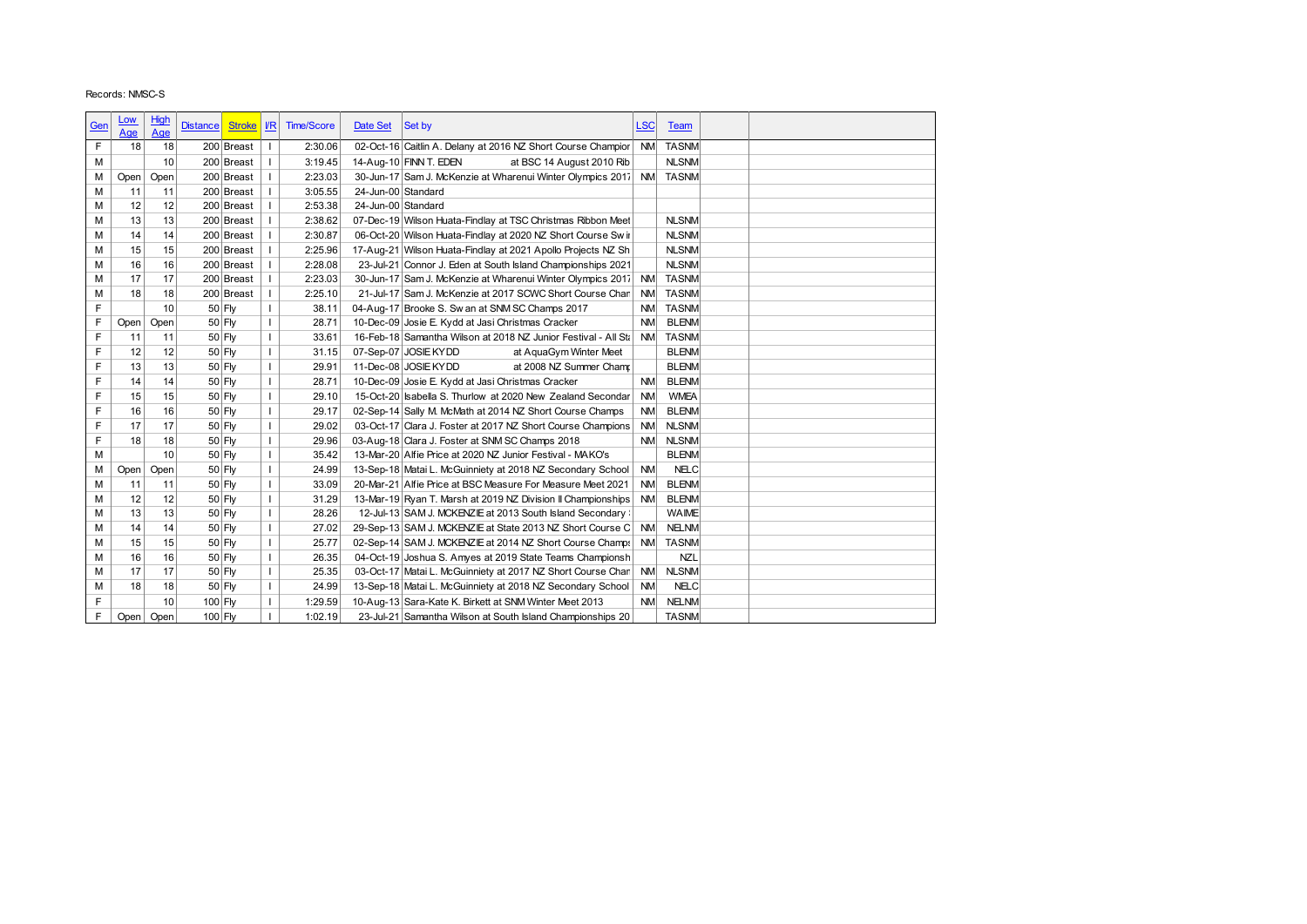| Records: NMSC-S<br>High<br><u>Low</u><br>$\sqrt{R}$<br><b>Time/Score</b><br>Date Set<br>Set by<br><b>LSC</b><br><b>Distance</b><br><b>Stroke</b><br><u>Gen</u><br>Team<br>Age<br><u>Age</u><br>22-Sep-00 EMMA THOMSON<br><b>NELNM</b><br>F<br>11<br>$100$ Fly<br>1:14.19<br>11<br>$\mathbf{I}$<br>F<br>12<br>$100$ Fly<br>$\mathbf{I}$<br>1:09.44<br>15-Feb-19 Samantha Wilson at 2019 NZ Junior Festival - ALL S<br><b>TASNM</b><br>12<br><b>NM</b><br>F<br>13<br>100 Fly<br>1:04.69<br>05-Sep-08 JOSIE KYDD<br>at South Island Champs<br><b>BLENM</b><br>13<br>$\mathbf{I}$<br>F<br>$\mathbf{I}$<br>27-Sep-09 Josie E. Kydd at 2009 Spring Competition<br><b>BLENM</b><br>14<br>14<br>$100$ Fly<br>1:03.42<br><b>NM</b><br>F<br>15<br>100 Fly<br>$\mathbf{I}$<br>1:02.19<br>23-Jul-21 Samantha Wilson at South Island Championships 20<br><b>TASNM</b><br>15<br>F<br>$\mathbf{I}$<br><b>BLENM</b><br>16<br>100 Fly<br>1:03.47<br>02-Sep-14 Sally M. McMath at 2014 NZ Short Course Champs<br><b>NM</b><br>16<br>F<br>17<br>17<br>$\mathbf{I}$<br><b>BLENM</b><br>100 Fly<br>1:03.85<br>11-Aug-15 Sally M. McMath at 2015 NZ Short Course Champs<br><b>NM</b><br>F<br>18<br>18<br>$\mathbf{I}$<br>23-Aug-00 MEGAN RAMSAY<br><b>NELNM</b><br>100 Fly<br>1:05.94<br>M<br>10<br>100 Fly<br>$\mathbf{I}$<br>1:26.03<br>06-Nov-21 Kyan Paw son at BSC Spring Meet 2021<br><b>NLSNM</b><br>100 Fly<br>55.78<br>22-Jul-21 Joshua S. Amyes at 2021 NZ Secondary School Sw<br><b>NELC</b><br>$\mathbf{I}$<br>М<br>Open<br>Open<br>$\mathbf{I}$<br>1:15.32<br>24-Jun-00 Standard<br>M<br>11<br>11<br>$100$ Fly<br>12<br><b>BLENM</b><br>M<br>12<br>100 Fly<br>$\mathbf{I}$<br>1:08.30<br>13-Mar-19 Ryan T. Marsh at 2019 NZ Division II Championships<br><b>NM</b><br>13<br>13<br>$\mathbf{I}$<br><b>BLENM</b><br>M<br>100 Fly<br>1:05.76<br>01-Oct-19 Ryan T. Marsh at 2019 NZ Short Course Champions<br><b>NM</b><br>$\mathbf{I}$<br>M<br>14<br>14<br>100 Fly<br>1:02.15<br>27-Jun-14 SAM J. MCKENZIE at Wharenui Winter Olympics 201 NM<br><b>TASNM</b><br>$\mathbf{I}$<br>59.52<br><b>TASNM</b><br>15<br>15<br>100 Fly<br>26-Jun-15 Sam J. McKenzie at Wharenui Winter Olympics 2015<br><b>NM</b><br>M<br>100 Fly<br>$\mathbf{I}$<br>16-Aug-19 Joshua S. Amyes at South Island Championships 20<br><b>TASNM</b><br>M<br>16<br>16<br>59.02<br><b>NM</b><br>03-Oct-17 Matai L. McGuinniety at 2017 NZ Short Course Chan<br><b>NLSNM</b><br>17<br>17<br>100 Fly<br>$\mathbf{I}$<br>56.56<br><b>NM</b><br>M<br>$\mathbf{I}$<br><b>NELC</b><br>M<br>18<br>18<br>100 Fly<br>55.78<br>22-Jul-21 Joshua S. Amyes at 2021 NZ Secondary School Sw<br>F<br>200 Fly<br>$\mathbf{I}$<br>2:23.61<br>02-Oct-18 Ruby-Lou R. Stuart at 2018 NZ Short Course Champ<br><b>NM</b><br><b>NLSNM</b><br>Open<br>Open<br>F<br>$\mathbf{I}$<br>200 Fly<br>3:03.16<br>30-Jun-18 Brooke S. Sw an at TSC 200 Ribbon Meet 2018<br><b>NM</b><br><b>TASNM</b><br>11<br>11<br>F<br>12<br>200 Fly<br>$\mathbf{I}$<br>18-Mar-06 ANDREA N. COPLAND<br><b>NLSNM</b><br>12<br>2:35.24<br>at 2006Nelson South<br>F<br>13<br>13<br>200 Fly<br>$\mathbf{I}$<br>2:26.07<br>06-Oct-20 Brooke S. Sw an at 2020 NZ Short Course Sw immin<br><b>TASNM</b><br>F<br><b>TASNM</b><br>14<br>14<br>200 Fly<br>$\mathbf{I}$<br>2:24.87<br>23-Jul-21 Brooke S. Sw an at South Island Championships 202<br>F<br>200 Fly<br>2:24.70<br><b>TASNM</b><br>15<br>15<br>$\mathbf{I}$<br>23-Jul-21 Jemima Barr at South Island Championships 2021<br>F<br>$\mathbf{I}$<br>2:23.61<br>02-Oct-18 Ruby-Lou R. Stuart at 2018 NZ Short Course Cham;<br><b>NM</b><br><b>NLSNM</b><br>16<br>16<br>200 Fly<br>F<br>17<br>17<br>200 Fly<br>$\mathbf{I}$<br>2:29.83<br>30-Jun-00 MEGAN RAMSAY<br><b>NELNM</b><br>F<br>$\mathbf{I}$<br><b>NELNM</b><br>18<br>18<br>200 Fly<br>2:26.44<br>23-Aug-00 MEGAN RAMSAY<br>200 Fly<br>$\mathbf{I}$<br>2:07.38<br>22-Jul-21 Joshua S. Amyes at 2021 NZ Secondary School Sw<br><b>NELC</b><br>М<br>Open<br>Open<br>2:49.34<br><b>NM</b><br><b>BLENM</b><br>$200$ Fly<br>$\mathbf{I}$<br>16-Feb-18 Ryan T. Marsh at 2018 NZ Junior Festival - All Stars<br>M<br>11<br>11<br>$\mathbf{I}$<br><b>BLENM</b><br>M<br>12<br>12<br>200 Fly<br>2:34.18<br>13-Mar-19 Ryan T. Marsh at 2019 NZ Division II Championships<br><b>NM</b><br>13<br>13<br>200 Fly<br>$\mathbf{I}$<br><b>BLENM</b><br>M<br>2:24.54<br>01-Oct-19 Ryan T. Marsh at 2019 NZ Short Course Champions<br><b>NM</b><br>$\mathbf{I}$<br><b>TASNM</b><br>M<br>14<br>200 Fly<br>2:16.37<br>03-Oct-17 BENDI N. KEPESS at 2017 NZ Short Course Champic<br><b>NM</b><br>14<br>M<br>15<br>15<br>200 Fly<br>$\mathbf{I}$<br>2:13.99<br><b>NZL</b><br>03-Oct-18 Joshua S. Amyes at 2018 State Teams Championsh |  |  |  |  |  |  |
|---------------------------------------------------------------------------------------------------------------------------------------------------------------------------------------------------------------------------------------------------------------------------------------------------------------------------------------------------------------------------------------------------------------------------------------------------------------------------------------------------------------------------------------------------------------------------------------------------------------------------------------------------------------------------------------------------------------------------------------------------------------------------------------------------------------------------------------------------------------------------------------------------------------------------------------------------------------------------------------------------------------------------------------------------------------------------------------------------------------------------------------------------------------------------------------------------------------------------------------------------------------------------------------------------------------------------------------------------------------------------------------------------------------------------------------------------------------------------------------------------------------------------------------------------------------------------------------------------------------------------------------------------------------------------------------------------------------------------------------------------------------------------------------------------------------------------------------------------------------------------------------------------------------------------------------------------------------------------------------------------------------------------------------------------------------------------------------------------------------------------------------------------------------------------------------------------------------------------------------------------------------------------------------------------------------------------------------------------------------------------------------------------------------------------------------------------------------------------------------------------------------------------------------------------------------------------------------------------------------------------------------------------------------------------------------------------------------------------------------------------------------------------------------------------------------------------------------------------------------------------------------------------------------------------------------------------------------------------------------------------------------------------------------------------------------------------------------------------------------------------------------------------------------------------------------------------------------------------------------------------------------------------------------------------------------------------------------------------------------------------------------------------------------------------------------------------------------------------------------------------------------------------------------------------------------------------------------------------------------------------------------------------------------------------------------------------------------------------------------------------------------------------------------------------------------------------------------------------------------------------------------------------------------------------------------------------------------------------------------------------------------------------------------------------------------------------------------------------------------------------------------------------------------------------------------------------------------------------------------------------------------------------------------------------------------------------------------------------------------------------------------------------------------------------------------------------------------------------------------------------------------------------------------------------------------------------------------------------------------------------------------------------------------------------------------------------------------------------|--|--|--|--|--|--|
|                                                                                                                                                                                                                                                                                                                                                                                                                                                                                                                                                                                                                                                                                                                                                                                                                                                                                                                                                                                                                                                                                                                                                                                                                                                                                                                                                                                                                                                                                                                                                                                                                                                                                                                                                                                                                                                                                                                                                                                                                                                                                                                                                                                                                                                                                                                                                                                                                                                                                                                                                                                                                                                                                                                                                                                                                                                                                                                                                                                                                                                                                                                                                                                                                                                                                                                                                                                                                                                                                                                                                                                                                                                                                                                                                                                                                                                                                                                                                                                                                                                                                                                                                                                                                                                                                                                                                                                                                                                                                                                                                                                                                                                                                                                           |  |  |  |  |  |  |
|                                                                                                                                                                                                                                                                                                                                                                                                                                                                                                                                                                                                                                                                                                                                                                                                                                                                                                                                                                                                                                                                                                                                                                                                                                                                                                                                                                                                                                                                                                                                                                                                                                                                                                                                                                                                                                                                                                                                                                                                                                                                                                                                                                                                                                                                                                                                                                                                                                                                                                                                                                                                                                                                                                                                                                                                                                                                                                                                                                                                                                                                                                                                                                                                                                                                                                                                                                                                                                                                                                                                                                                                                                                                                                                                                                                                                                                                                                                                                                                                                                                                                                                                                                                                                                                                                                                                                                                                                                                                                                                                                                                                                                                                                                                           |  |  |  |  |  |  |
|                                                                                                                                                                                                                                                                                                                                                                                                                                                                                                                                                                                                                                                                                                                                                                                                                                                                                                                                                                                                                                                                                                                                                                                                                                                                                                                                                                                                                                                                                                                                                                                                                                                                                                                                                                                                                                                                                                                                                                                                                                                                                                                                                                                                                                                                                                                                                                                                                                                                                                                                                                                                                                                                                                                                                                                                                                                                                                                                                                                                                                                                                                                                                                                                                                                                                                                                                                                                                                                                                                                                                                                                                                                                                                                                                                                                                                                                                                                                                                                                                                                                                                                                                                                                                                                                                                                                                                                                                                                                                                                                                                                                                                                                                                                           |  |  |  |  |  |  |
|                                                                                                                                                                                                                                                                                                                                                                                                                                                                                                                                                                                                                                                                                                                                                                                                                                                                                                                                                                                                                                                                                                                                                                                                                                                                                                                                                                                                                                                                                                                                                                                                                                                                                                                                                                                                                                                                                                                                                                                                                                                                                                                                                                                                                                                                                                                                                                                                                                                                                                                                                                                                                                                                                                                                                                                                                                                                                                                                                                                                                                                                                                                                                                                                                                                                                                                                                                                                                                                                                                                                                                                                                                                                                                                                                                                                                                                                                                                                                                                                                                                                                                                                                                                                                                                                                                                                                                                                                                                                                                                                                                                                                                                                                                                           |  |  |  |  |  |  |
|                                                                                                                                                                                                                                                                                                                                                                                                                                                                                                                                                                                                                                                                                                                                                                                                                                                                                                                                                                                                                                                                                                                                                                                                                                                                                                                                                                                                                                                                                                                                                                                                                                                                                                                                                                                                                                                                                                                                                                                                                                                                                                                                                                                                                                                                                                                                                                                                                                                                                                                                                                                                                                                                                                                                                                                                                                                                                                                                                                                                                                                                                                                                                                                                                                                                                                                                                                                                                                                                                                                                                                                                                                                                                                                                                                                                                                                                                                                                                                                                                                                                                                                                                                                                                                                                                                                                                                                                                                                                                                                                                                                                                                                                                                                           |  |  |  |  |  |  |
|                                                                                                                                                                                                                                                                                                                                                                                                                                                                                                                                                                                                                                                                                                                                                                                                                                                                                                                                                                                                                                                                                                                                                                                                                                                                                                                                                                                                                                                                                                                                                                                                                                                                                                                                                                                                                                                                                                                                                                                                                                                                                                                                                                                                                                                                                                                                                                                                                                                                                                                                                                                                                                                                                                                                                                                                                                                                                                                                                                                                                                                                                                                                                                                                                                                                                                                                                                                                                                                                                                                                                                                                                                                                                                                                                                                                                                                                                                                                                                                                                                                                                                                                                                                                                                                                                                                                                                                                                                                                                                                                                                                                                                                                                                                           |  |  |  |  |  |  |
|                                                                                                                                                                                                                                                                                                                                                                                                                                                                                                                                                                                                                                                                                                                                                                                                                                                                                                                                                                                                                                                                                                                                                                                                                                                                                                                                                                                                                                                                                                                                                                                                                                                                                                                                                                                                                                                                                                                                                                                                                                                                                                                                                                                                                                                                                                                                                                                                                                                                                                                                                                                                                                                                                                                                                                                                                                                                                                                                                                                                                                                                                                                                                                                                                                                                                                                                                                                                                                                                                                                                                                                                                                                                                                                                                                                                                                                                                                                                                                                                                                                                                                                                                                                                                                                                                                                                                                                                                                                                                                                                                                                                                                                                                                                           |  |  |  |  |  |  |
|                                                                                                                                                                                                                                                                                                                                                                                                                                                                                                                                                                                                                                                                                                                                                                                                                                                                                                                                                                                                                                                                                                                                                                                                                                                                                                                                                                                                                                                                                                                                                                                                                                                                                                                                                                                                                                                                                                                                                                                                                                                                                                                                                                                                                                                                                                                                                                                                                                                                                                                                                                                                                                                                                                                                                                                                                                                                                                                                                                                                                                                                                                                                                                                                                                                                                                                                                                                                                                                                                                                                                                                                                                                                                                                                                                                                                                                                                                                                                                                                                                                                                                                                                                                                                                                                                                                                                                                                                                                                                                                                                                                                                                                                                                                           |  |  |  |  |  |  |
|                                                                                                                                                                                                                                                                                                                                                                                                                                                                                                                                                                                                                                                                                                                                                                                                                                                                                                                                                                                                                                                                                                                                                                                                                                                                                                                                                                                                                                                                                                                                                                                                                                                                                                                                                                                                                                                                                                                                                                                                                                                                                                                                                                                                                                                                                                                                                                                                                                                                                                                                                                                                                                                                                                                                                                                                                                                                                                                                                                                                                                                                                                                                                                                                                                                                                                                                                                                                                                                                                                                                                                                                                                                                                                                                                                                                                                                                                                                                                                                                                                                                                                                                                                                                                                                                                                                                                                                                                                                                                                                                                                                                                                                                                                                           |  |  |  |  |  |  |
|                                                                                                                                                                                                                                                                                                                                                                                                                                                                                                                                                                                                                                                                                                                                                                                                                                                                                                                                                                                                                                                                                                                                                                                                                                                                                                                                                                                                                                                                                                                                                                                                                                                                                                                                                                                                                                                                                                                                                                                                                                                                                                                                                                                                                                                                                                                                                                                                                                                                                                                                                                                                                                                                                                                                                                                                                                                                                                                                                                                                                                                                                                                                                                                                                                                                                                                                                                                                                                                                                                                                                                                                                                                                                                                                                                                                                                                                                                                                                                                                                                                                                                                                                                                                                                                                                                                                                                                                                                                                                                                                                                                                                                                                                                                           |  |  |  |  |  |  |
|                                                                                                                                                                                                                                                                                                                                                                                                                                                                                                                                                                                                                                                                                                                                                                                                                                                                                                                                                                                                                                                                                                                                                                                                                                                                                                                                                                                                                                                                                                                                                                                                                                                                                                                                                                                                                                                                                                                                                                                                                                                                                                                                                                                                                                                                                                                                                                                                                                                                                                                                                                                                                                                                                                                                                                                                                                                                                                                                                                                                                                                                                                                                                                                                                                                                                                                                                                                                                                                                                                                                                                                                                                                                                                                                                                                                                                                                                                                                                                                                                                                                                                                                                                                                                                                                                                                                                                                                                                                                                                                                                                                                                                                                                                                           |  |  |  |  |  |  |
|                                                                                                                                                                                                                                                                                                                                                                                                                                                                                                                                                                                                                                                                                                                                                                                                                                                                                                                                                                                                                                                                                                                                                                                                                                                                                                                                                                                                                                                                                                                                                                                                                                                                                                                                                                                                                                                                                                                                                                                                                                                                                                                                                                                                                                                                                                                                                                                                                                                                                                                                                                                                                                                                                                                                                                                                                                                                                                                                                                                                                                                                                                                                                                                                                                                                                                                                                                                                                                                                                                                                                                                                                                                                                                                                                                                                                                                                                                                                                                                                                                                                                                                                                                                                                                                                                                                                                                                                                                                                                                                                                                                                                                                                                                                           |  |  |  |  |  |  |
|                                                                                                                                                                                                                                                                                                                                                                                                                                                                                                                                                                                                                                                                                                                                                                                                                                                                                                                                                                                                                                                                                                                                                                                                                                                                                                                                                                                                                                                                                                                                                                                                                                                                                                                                                                                                                                                                                                                                                                                                                                                                                                                                                                                                                                                                                                                                                                                                                                                                                                                                                                                                                                                                                                                                                                                                                                                                                                                                                                                                                                                                                                                                                                                                                                                                                                                                                                                                                                                                                                                                                                                                                                                                                                                                                                                                                                                                                                                                                                                                                                                                                                                                                                                                                                                                                                                                                                                                                                                                                                                                                                                                                                                                                                                           |  |  |  |  |  |  |
|                                                                                                                                                                                                                                                                                                                                                                                                                                                                                                                                                                                                                                                                                                                                                                                                                                                                                                                                                                                                                                                                                                                                                                                                                                                                                                                                                                                                                                                                                                                                                                                                                                                                                                                                                                                                                                                                                                                                                                                                                                                                                                                                                                                                                                                                                                                                                                                                                                                                                                                                                                                                                                                                                                                                                                                                                                                                                                                                                                                                                                                                                                                                                                                                                                                                                                                                                                                                                                                                                                                                                                                                                                                                                                                                                                                                                                                                                                                                                                                                                                                                                                                                                                                                                                                                                                                                                                                                                                                                                                                                                                                                                                                                                                                           |  |  |  |  |  |  |
|                                                                                                                                                                                                                                                                                                                                                                                                                                                                                                                                                                                                                                                                                                                                                                                                                                                                                                                                                                                                                                                                                                                                                                                                                                                                                                                                                                                                                                                                                                                                                                                                                                                                                                                                                                                                                                                                                                                                                                                                                                                                                                                                                                                                                                                                                                                                                                                                                                                                                                                                                                                                                                                                                                                                                                                                                                                                                                                                                                                                                                                                                                                                                                                                                                                                                                                                                                                                                                                                                                                                                                                                                                                                                                                                                                                                                                                                                                                                                                                                                                                                                                                                                                                                                                                                                                                                                                                                                                                                                                                                                                                                                                                                                                                           |  |  |  |  |  |  |
|                                                                                                                                                                                                                                                                                                                                                                                                                                                                                                                                                                                                                                                                                                                                                                                                                                                                                                                                                                                                                                                                                                                                                                                                                                                                                                                                                                                                                                                                                                                                                                                                                                                                                                                                                                                                                                                                                                                                                                                                                                                                                                                                                                                                                                                                                                                                                                                                                                                                                                                                                                                                                                                                                                                                                                                                                                                                                                                                                                                                                                                                                                                                                                                                                                                                                                                                                                                                                                                                                                                                                                                                                                                                                                                                                                                                                                                                                                                                                                                                                                                                                                                                                                                                                                                                                                                                                                                                                                                                                                                                                                                                                                                                                                                           |  |  |  |  |  |  |
|                                                                                                                                                                                                                                                                                                                                                                                                                                                                                                                                                                                                                                                                                                                                                                                                                                                                                                                                                                                                                                                                                                                                                                                                                                                                                                                                                                                                                                                                                                                                                                                                                                                                                                                                                                                                                                                                                                                                                                                                                                                                                                                                                                                                                                                                                                                                                                                                                                                                                                                                                                                                                                                                                                                                                                                                                                                                                                                                                                                                                                                                                                                                                                                                                                                                                                                                                                                                                                                                                                                                                                                                                                                                                                                                                                                                                                                                                                                                                                                                                                                                                                                                                                                                                                                                                                                                                                                                                                                                                                                                                                                                                                                                                                                           |  |  |  |  |  |  |
|                                                                                                                                                                                                                                                                                                                                                                                                                                                                                                                                                                                                                                                                                                                                                                                                                                                                                                                                                                                                                                                                                                                                                                                                                                                                                                                                                                                                                                                                                                                                                                                                                                                                                                                                                                                                                                                                                                                                                                                                                                                                                                                                                                                                                                                                                                                                                                                                                                                                                                                                                                                                                                                                                                                                                                                                                                                                                                                                                                                                                                                                                                                                                                                                                                                                                                                                                                                                                                                                                                                                                                                                                                                                                                                                                                                                                                                                                                                                                                                                                                                                                                                                                                                                                                                                                                                                                                                                                                                                                                                                                                                                                                                                                                                           |  |  |  |  |  |  |
|                                                                                                                                                                                                                                                                                                                                                                                                                                                                                                                                                                                                                                                                                                                                                                                                                                                                                                                                                                                                                                                                                                                                                                                                                                                                                                                                                                                                                                                                                                                                                                                                                                                                                                                                                                                                                                                                                                                                                                                                                                                                                                                                                                                                                                                                                                                                                                                                                                                                                                                                                                                                                                                                                                                                                                                                                                                                                                                                                                                                                                                                                                                                                                                                                                                                                                                                                                                                                                                                                                                                                                                                                                                                                                                                                                                                                                                                                                                                                                                                                                                                                                                                                                                                                                                                                                                                                                                                                                                                                                                                                                                                                                                                                                                           |  |  |  |  |  |  |
|                                                                                                                                                                                                                                                                                                                                                                                                                                                                                                                                                                                                                                                                                                                                                                                                                                                                                                                                                                                                                                                                                                                                                                                                                                                                                                                                                                                                                                                                                                                                                                                                                                                                                                                                                                                                                                                                                                                                                                                                                                                                                                                                                                                                                                                                                                                                                                                                                                                                                                                                                                                                                                                                                                                                                                                                                                                                                                                                                                                                                                                                                                                                                                                                                                                                                                                                                                                                                                                                                                                                                                                                                                                                                                                                                                                                                                                                                                                                                                                                                                                                                                                                                                                                                                                                                                                                                                                                                                                                                                                                                                                                                                                                                                                           |  |  |  |  |  |  |
|                                                                                                                                                                                                                                                                                                                                                                                                                                                                                                                                                                                                                                                                                                                                                                                                                                                                                                                                                                                                                                                                                                                                                                                                                                                                                                                                                                                                                                                                                                                                                                                                                                                                                                                                                                                                                                                                                                                                                                                                                                                                                                                                                                                                                                                                                                                                                                                                                                                                                                                                                                                                                                                                                                                                                                                                                                                                                                                                                                                                                                                                                                                                                                                                                                                                                                                                                                                                                                                                                                                                                                                                                                                                                                                                                                                                                                                                                                                                                                                                                                                                                                                                                                                                                                                                                                                                                                                                                                                                                                                                                                                                                                                                                                                           |  |  |  |  |  |  |
|                                                                                                                                                                                                                                                                                                                                                                                                                                                                                                                                                                                                                                                                                                                                                                                                                                                                                                                                                                                                                                                                                                                                                                                                                                                                                                                                                                                                                                                                                                                                                                                                                                                                                                                                                                                                                                                                                                                                                                                                                                                                                                                                                                                                                                                                                                                                                                                                                                                                                                                                                                                                                                                                                                                                                                                                                                                                                                                                                                                                                                                                                                                                                                                                                                                                                                                                                                                                                                                                                                                                                                                                                                                                                                                                                                                                                                                                                                                                                                                                                                                                                                                                                                                                                                                                                                                                                                                                                                                                                                                                                                                                                                                                                                                           |  |  |  |  |  |  |
|                                                                                                                                                                                                                                                                                                                                                                                                                                                                                                                                                                                                                                                                                                                                                                                                                                                                                                                                                                                                                                                                                                                                                                                                                                                                                                                                                                                                                                                                                                                                                                                                                                                                                                                                                                                                                                                                                                                                                                                                                                                                                                                                                                                                                                                                                                                                                                                                                                                                                                                                                                                                                                                                                                                                                                                                                                                                                                                                                                                                                                                                                                                                                                                                                                                                                                                                                                                                                                                                                                                                                                                                                                                                                                                                                                                                                                                                                                                                                                                                                                                                                                                                                                                                                                                                                                                                                                                                                                                                                                                                                                                                                                                                                                                           |  |  |  |  |  |  |
|                                                                                                                                                                                                                                                                                                                                                                                                                                                                                                                                                                                                                                                                                                                                                                                                                                                                                                                                                                                                                                                                                                                                                                                                                                                                                                                                                                                                                                                                                                                                                                                                                                                                                                                                                                                                                                                                                                                                                                                                                                                                                                                                                                                                                                                                                                                                                                                                                                                                                                                                                                                                                                                                                                                                                                                                                                                                                                                                                                                                                                                                                                                                                                                                                                                                                                                                                                                                                                                                                                                                                                                                                                                                                                                                                                                                                                                                                                                                                                                                                                                                                                                                                                                                                                                                                                                                                                                                                                                                                                                                                                                                                                                                                                                           |  |  |  |  |  |  |
|                                                                                                                                                                                                                                                                                                                                                                                                                                                                                                                                                                                                                                                                                                                                                                                                                                                                                                                                                                                                                                                                                                                                                                                                                                                                                                                                                                                                                                                                                                                                                                                                                                                                                                                                                                                                                                                                                                                                                                                                                                                                                                                                                                                                                                                                                                                                                                                                                                                                                                                                                                                                                                                                                                                                                                                                                                                                                                                                                                                                                                                                                                                                                                                                                                                                                                                                                                                                                                                                                                                                                                                                                                                                                                                                                                                                                                                                                                                                                                                                                                                                                                                                                                                                                                                                                                                                                                                                                                                                                                                                                                                                                                                                                                                           |  |  |  |  |  |  |
|                                                                                                                                                                                                                                                                                                                                                                                                                                                                                                                                                                                                                                                                                                                                                                                                                                                                                                                                                                                                                                                                                                                                                                                                                                                                                                                                                                                                                                                                                                                                                                                                                                                                                                                                                                                                                                                                                                                                                                                                                                                                                                                                                                                                                                                                                                                                                                                                                                                                                                                                                                                                                                                                                                                                                                                                                                                                                                                                                                                                                                                                                                                                                                                                                                                                                                                                                                                                                                                                                                                                                                                                                                                                                                                                                                                                                                                                                                                                                                                                                                                                                                                                                                                                                                                                                                                                                                                                                                                                                                                                                                                                                                                                                                                           |  |  |  |  |  |  |
|                                                                                                                                                                                                                                                                                                                                                                                                                                                                                                                                                                                                                                                                                                                                                                                                                                                                                                                                                                                                                                                                                                                                                                                                                                                                                                                                                                                                                                                                                                                                                                                                                                                                                                                                                                                                                                                                                                                                                                                                                                                                                                                                                                                                                                                                                                                                                                                                                                                                                                                                                                                                                                                                                                                                                                                                                                                                                                                                                                                                                                                                                                                                                                                                                                                                                                                                                                                                                                                                                                                                                                                                                                                                                                                                                                                                                                                                                                                                                                                                                                                                                                                                                                                                                                                                                                                                                                                                                                                                                                                                                                                                                                                                                                                           |  |  |  |  |  |  |
|                                                                                                                                                                                                                                                                                                                                                                                                                                                                                                                                                                                                                                                                                                                                                                                                                                                                                                                                                                                                                                                                                                                                                                                                                                                                                                                                                                                                                                                                                                                                                                                                                                                                                                                                                                                                                                                                                                                                                                                                                                                                                                                                                                                                                                                                                                                                                                                                                                                                                                                                                                                                                                                                                                                                                                                                                                                                                                                                                                                                                                                                                                                                                                                                                                                                                                                                                                                                                                                                                                                                                                                                                                                                                                                                                                                                                                                                                                                                                                                                                                                                                                                                                                                                                                                                                                                                                                                                                                                                                                                                                                                                                                                                                                                           |  |  |  |  |  |  |
|                                                                                                                                                                                                                                                                                                                                                                                                                                                                                                                                                                                                                                                                                                                                                                                                                                                                                                                                                                                                                                                                                                                                                                                                                                                                                                                                                                                                                                                                                                                                                                                                                                                                                                                                                                                                                                                                                                                                                                                                                                                                                                                                                                                                                                                                                                                                                                                                                                                                                                                                                                                                                                                                                                                                                                                                                                                                                                                                                                                                                                                                                                                                                                                                                                                                                                                                                                                                                                                                                                                                                                                                                                                                                                                                                                                                                                                                                                                                                                                                                                                                                                                                                                                                                                                                                                                                                                                                                                                                                                                                                                                                                                                                                                                           |  |  |  |  |  |  |
|                                                                                                                                                                                                                                                                                                                                                                                                                                                                                                                                                                                                                                                                                                                                                                                                                                                                                                                                                                                                                                                                                                                                                                                                                                                                                                                                                                                                                                                                                                                                                                                                                                                                                                                                                                                                                                                                                                                                                                                                                                                                                                                                                                                                                                                                                                                                                                                                                                                                                                                                                                                                                                                                                                                                                                                                                                                                                                                                                                                                                                                                                                                                                                                                                                                                                                                                                                                                                                                                                                                                                                                                                                                                                                                                                                                                                                                                                                                                                                                                                                                                                                                                                                                                                                                                                                                                                                                                                                                                                                                                                                                                                                                                                                                           |  |  |  |  |  |  |
|                                                                                                                                                                                                                                                                                                                                                                                                                                                                                                                                                                                                                                                                                                                                                                                                                                                                                                                                                                                                                                                                                                                                                                                                                                                                                                                                                                                                                                                                                                                                                                                                                                                                                                                                                                                                                                                                                                                                                                                                                                                                                                                                                                                                                                                                                                                                                                                                                                                                                                                                                                                                                                                                                                                                                                                                                                                                                                                                                                                                                                                                                                                                                                                                                                                                                                                                                                                                                                                                                                                                                                                                                                                                                                                                                                                                                                                                                                                                                                                                                                                                                                                                                                                                                                                                                                                                                                                                                                                                                                                                                                                                                                                                                                                           |  |  |  |  |  |  |
|                                                                                                                                                                                                                                                                                                                                                                                                                                                                                                                                                                                                                                                                                                                                                                                                                                                                                                                                                                                                                                                                                                                                                                                                                                                                                                                                                                                                                                                                                                                                                                                                                                                                                                                                                                                                                                                                                                                                                                                                                                                                                                                                                                                                                                                                                                                                                                                                                                                                                                                                                                                                                                                                                                                                                                                                                                                                                                                                                                                                                                                                                                                                                                                                                                                                                                                                                                                                                                                                                                                                                                                                                                                                                                                                                                                                                                                                                                                                                                                                                                                                                                                                                                                                                                                                                                                                                                                                                                                                                                                                                                                                                                                                                                                           |  |  |  |  |  |  |
|                                                                                                                                                                                                                                                                                                                                                                                                                                                                                                                                                                                                                                                                                                                                                                                                                                                                                                                                                                                                                                                                                                                                                                                                                                                                                                                                                                                                                                                                                                                                                                                                                                                                                                                                                                                                                                                                                                                                                                                                                                                                                                                                                                                                                                                                                                                                                                                                                                                                                                                                                                                                                                                                                                                                                                                                                                                                                                                                                                                                                                                                                                                                                                                                                                                                                                                                                                                                                                                                                                                                                                                                                                                                                                                                                                                                                                                                                                                                                                                                                                                                                                                                                                                                                                                                                                                                                                                                                                                                                                                                                                                                                                                                                                                           |  |  |  |  |  |  |
|                                                                                                                                                                                                                                                                                                                                                                                                                                                                                                                                                                                                                                                                                                                                                                                                                                                                                                                                                                                                                                                                                                                                                                                                                                                                                                                                                                                                                                                                                                                                                                                                                                                                                                                                                                                                                                                                                                                                                                                                                                                                                                                                                                                                                                                                                                                                                                                                                                                                                                                                                                                                                                                                                                                                                                                                                                                                                                                                                                                                                                                                                                                                                                                                                                                                                                                                                                                                                                                                                                                                                                                                                                                                                                                                                                                                                                                                                                                                                                                                                                                                                                                                                                                                                                                                                                                                                                                                                                                                                                                                                                                                                                                                                                                           |  |  |  |  |  |  |
|                                                                                                                                                                                                                                                                                                                                                                                                                                                                                                                                                                                                                                                                                                                                                                                                                                                                                                                                                                                                                                                                                                                                                                                                                                                                                                                                                                                                                                                                                                                                                                                                                                                                                                                                                                                                                                                                                                                                                                                                                                                                                                                                                                                                                                                                                                                                                                                                                                                                                                                                                                                                                                                                                                                                                                                                                                                                                                                                                                                                                                                                                                                                                                                                                                                                                                                                                                                                                                                                                                                                                                                                                                                                                                                                                                                                                                                                                                                                                                                                                                                                                                                                                                                                                                                                                                                                                                                                                                                                                                                                                                                                                                                                                                                           |  |  |  |  |  |  |
|                                                                                                                                                                                                                                                                                                                                                                                                                                                                                                                                                                                                                                                                                                                                                                                                                                                                                                                                                                                                                                                                                                                                                                                                                                                                                                                                                                                                                                                                                                                                                                                                                                                                                                                                                                                                                                                                                                                                                                                                                                                                                                                                                                                                                                                                                                                                                                                                                                                                                                                                                                                                                                                                                                                                                                                                                                                                                                                                                                                                                                                                                                                                                                                                                                                                                                                                                                                                                                                                                                                                                                                                                                                                                                                                                                                                                                                                                                                                                                                                                                                                                                                                                                                                                                                                                                                                                                                                                                                                                                                                                                                                                                                                                                                           |  |  |  |  |  |  |
|                                                                                                                                                                                                                                                                                                                                                                                                                                                                                                                                                                                                                                                                                                                                                                                                                                                                                                                                                                                                                                                                                                                                                                                                                                                                                                                                                                                                                                                                                                                                                                                                                                                                                                                                                                                                                                                                                                                                                                                                                                                                                                                                                                                                                                                                                                                                                                                                                                                                                                                                                                                                                                                                                                                                                                                                                                                                                                                                                                                                                                                                                                                                                                                                                                                                                                                                                                                                                                                                                                                                                                                                                                                                                                                                                                                                                                                                                                                                                                                                                                                                                                                                                                                                                                                                                                                                                                                                                                                                                                                                                                                                                                                                                                                           |  |  |  |  |  |  |
|                                                                                                                                                                                                                                                                                                                                                                                                                                                                                                                                                                                                                                                                                                                                                                                                                                                                                                                                                                                                                                                                                                                                                                                                                                                                                                                                                                                                                                                                                                                                                                                                                                                                                                                                                                                                                                                                                                                                                                                                                                                                                                                                                                                                                                                                                                                                                                                                                                                                                                                                                                                                                                                                                                                                                                                                                                                                                                                                                                                                                                                                                                                                                                                                                                                                                                                                                                                                                                                                                                                                                                                                                                                                                                                                                                                                                                                                                                                                                                                                                                                                                                                                                                                                                                                                                                                                                                                                                                                                                                                                                                                                                                                                                                                           |  |  |  |  |  |  |
|                                                                                                                                                                                                                                                                                                                                                                                                                                                                                                                                                                                                                                                                                                                                                                                                                                                                                                                                                                                                                                                                                                                                                                                                                                                                                                                                                                                                                                                                                                                                                                                                                                                                                                                                                                                                                                                                                                                                                                                                                                                                                                                                                                                                                                                                                                                                                                                                                                                                                                                                                                                                                                                                                                                                                                                                                                                                                                                                                                                                                                                                                                                                                                                                                                                                                                                                                                                                                                                                                                                                                                                                                                                                                                                                                                                                                                                                                                                                                                                                                                                                                                                                                                                                                                                                                                                                                                                                                                                                                                                                                                                                                                                                                                                           |  |  |  |  |  |  |
|                                                                                                                                                                                                                                                                                                                                                                                                                                                                                                                                                                                                                                                                                                                                                                                                                                                                                                                                                                                                                                                                                                                                                                                                                                                                                                                                                                                                                                                                                                                                                                                                                                                                                                                                                                                                                                                                                                                                                                                                                                                                                                                                                                                                                                                                                                                                                                                                                                                                                                                                                                                                                                                                                                                                                                                                                                                                                                                                                                                                                                                                                                                                                                                                                                                                                                                                                                                                                                                                                                                                                                                                                                                                                                                                                                                                                                                                                                                                                                                                                                                                                                                                                                                                                                                                                                                                                                                                                                                                                                                                                                                                                                                                                                                           |  |  |  |  |  |  |
|                                                                                                                                                                                                                                                                                                                                                                                                                                                                                                                                                                                                                                                                                                                                                                                                                                                                                                                                                                                                                                                                                                                                                                                                                                                                                                                                                                                                                                                                                                                                                                                                                                                                                                                                                                                                                                                                                                                                                                                                                                                                                                                                                                                                                                                                                                                                                                                                                                                                                                                                                                                                                                                                                                                                                                                                                                                                                                                                                                                                                                                                                                                                                                                                                                                                                                                                                                                                                                                                                                                                                                                                                                                                                                                                                                                                                                                                                                                                                                                                                                                                                                                                                                                                                                                                                                                                                                                                                                                                                                                                                                                                                                                                                                                           |  |  |  |  |  |  |
|                                                                                                                                                                                                                                                                                                                                                                                                                                                                                                                                                                                                                                                                                                                                                                                                                                                                                                                                                                                                                                                                                                                                                                                                                                                                                                                                                                                                                                                                                                                                                                                                                                                                                                                                                                                                                                                                                                                                                                                                                                                                                                                                                                                                                                                                                                                                                                                                                                                                                                                                                                                                                                                                                                                                                                                                                                                                                                                                                                                                                                                                                                                                                                                                                                                                                                                                                                                                                                                                                                                                                                                                                                                                                                                                                                                                                                                                                                                                                                                                                                                                                                                                                                                                                                                                                                                                                                                                                                                                                                                                                                                                                                                                                                                           |  |  |  |  |  |  |
|                                                                                                                                                                                                                                                                                                                                                                                                                                                                                                                                                                                                                                                                                                                                                                                                                                                                                                                                                                                                                                                                                                                                                                                                                                                                                                                                                                                                                                                                                                                                                                                                                                                                                                                                                                                                                                                                                                                                                                                                                                                                                                                                                                                                                                                                                                                                                                                                                                                                                                                                                                                                                                                                                                                                                                                                                                                                                                                                                                                                                                                                                                                                                                                                                                                                                                                                                                                                                                                                                                                                                                                                                                                                                                                                                                                                                                                                                                                                                                                                                                                                                                                                                                                                                                                                                                                                                                                                                                                                                                                                                                                                                                                                                                                           |  |  |  |  |  |  |
|                                                                                                                                                                                                                                                                                                                                                                                                                                                                                                                                                                                                                                                                                                                                                                                                                                                                                                                                                                                                                                                                                                                                                                                                                                                                                                                                                                                                                                                                                                                                                                                                                                                                                                                                                                                                                                                                                                                                                                                                                                                                                                                                                                                                                                                                                                                                                                                                                                                                                                                                                                                                                                                                                                                                                                                                                                                                                                                                                                                                                                                                                                                                                                                                                                                                                                                                                                                                                                                                                                                                                                                                                                                                                                                                                                                                                                                                                                                                                                                                                                                                                                                                                                                                                                                                                                                                                                                                                                                                                                                                                                                                                                                                                                                           |  |  |  |  |  |  |
|                                                                                                                                                                                                                                                                                                                                                                                                                                                                                                                                                                                                                                                                                                                                                                                                                                                                                                                                                                                                                                                                                                                                                                                                                                                                                                                                                                                                                                                                                                                                                                                                                                                                                                                                                                                                                                                                                                                                                                                                                                                                                                                                                                                                                                                                                                                                                                                                                                                                                                                                                                                                                                                                                                                                                                                                                                                                                                                                                                                                                                                                                                                                                                                                                                                                                                                                                                                                                                                                                                                                                                                                                                                                                                                                                                                                                                                                                                                                                                                                                                                                                                                                                                                                                                                                                                                                                                                                                                                                                                                                                                                                                                                                                                                           |  |  |  |  |  |  |
|                                                                                                                                                                                                                                                                                                                                                                                                                                                                                                                                                                                                                                                                                                                                                                                                                                                                                                                                                                                                                                                                                                                                                                                                                                                                                                                                                                                                                                                                                                                                                                                                                                                                                                                                                                                                                                                                                                                                                                                                                                                                                                                                                                                                                                                                                                                                                                                                                                                                                                                                                                                                                                                                                                                                                                                                                                                                                                                                                                                                                                                                                                                                                                                                                                                                                                                                                                                                                                                                                                                                                                                                                                                                                                                                                                                                                                                                                                                                                                                                                                                                                                                                                                                                                                                                                                                                                                                                                                                                                                                                                                                                                                                                                                                           |  |  |  |  |  |  |
|                                                                                                                                                                                                                                                                                                                                                                                                                                                                                                                                                                                                                                                                                                                                                                                                                                                                                                                                                                                                                                                                                                                                                                                                                                                                                                                                                                                                                                                                                                                                                                                                                                                                                                                                                                                                                                                                                                                                                                                                                                                                                                                                                                                                                                                                                                                                                                                                                                                                                                                                                                                                                                                                                                                                                                                                                                                                                                                                                                                                                                                                                                                                                                                                                                                                                                                                                                                                                                                                                                                                                                                                                                                                                                                                                                                                                                                                                                                                                                                                                                                                                                                                                                                                                                                                                                                                                                                                                                                                                                                                                                                                                                                                                                                           |  |  |  |  |  |  |
|                                                                                                                                                                                                                                                                                                                                                                                                                                                                                                                                                                                                                                                                                                                                                                                                                                                                                                                                                                                                                                                                                                                                                                                                                                                                                                                                                                                                                                                                                                                                                                                                                                                                                                                                                                                                                                                                                                                                                                                                                                                                                                                                                                                                                                                                                                                                                                                                                                                                                                                                                                                                                                                                                                                                                                                                                                                                                                                                                                                                                                                                                                                                                                                                                                                                                                                                                                                                                                                                                                                                                                                                                                                                                                                                                                                                                                                                                                                                                                                                                                                                                                                                                                                                                                                                                                                                                                                                                                                                                                                                                                                                                                                                                                                           |  |  |  |  |  |  |
|                                                                                                                                                                                                                                                                                                                                                                                                                                                                                                                                                                                                                                                                                                                                                                                                                                                                                                                                                                                                                                                                                                                                                                                                                                                                                                                                                                                                                                                                                                                                                                                                                                                                                                                                                                                                                                                                                                                                                                                                                                                                                                                                                                                                                                                                                                                                                                                                                                                                                                                                                                                                                                                                                                                                                                                                                                                                                                                                                                                                                                                                                                                                                                                                                                                                                                                                                                                                                                                                                                                                                                                                                                                                                                                                                                                                                                                                                                                                                                                                                                                                                                                                                                                                                                                                                                                                                                                                                                                                                                                                                                                                                                                                                                                           |  |  |  |  |  |  |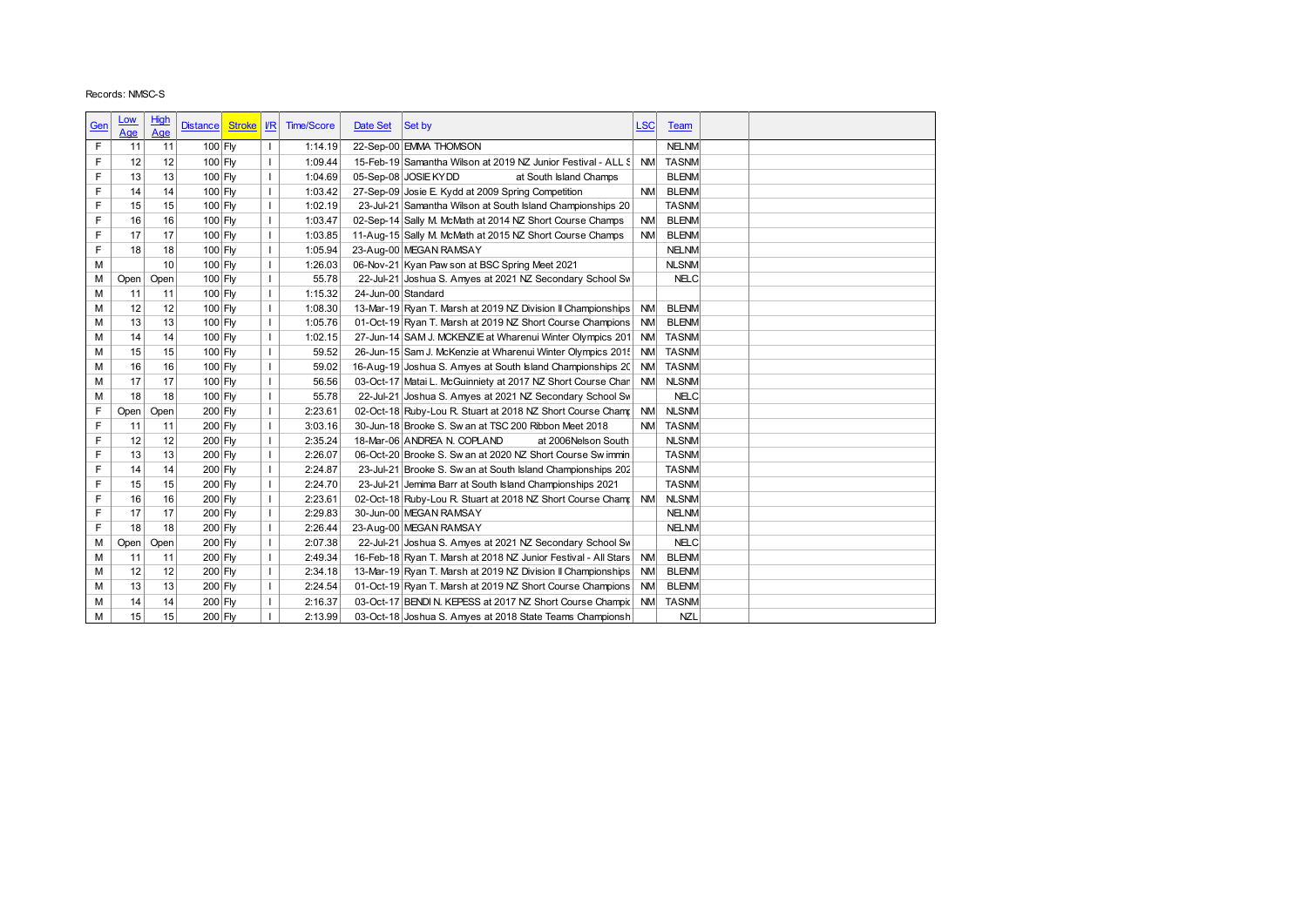|            | Records: NMSC-S |             |                                     |                          |                    |                    |                                                                                                                           |            |                          |  |
|------------|-----------------|-------------|-------------------------------------|--------------------------|--------------------|--------------------|---------------------------------------------------------------------------------------------------------------------------|------------|--------------------------|--|
|            |                 |             |                                     |                          |                    |                    |                                                                                                                           |            |                          |  |
| <u>Gen</u> | <u>Low</u>      | High<br>Age | Stroke <b>IR</b><br><b>Distance</b> |                          | <b>Time/Score</b>  | Date Set           | Set by                                                                                                                    | <b>LSC</b> | <b>Team</b>              |  |
| M          | Age<br>16       | 16          | 200 Fly                             | $\mathbf{I}$             | 2:13.72            |                    | 03-Oct-17 Xavier R. Anderson at 2017 NZ Short Course Cham NM                                                              |            | <b>NLSNM</b>             |  |
| M          | 17              | 17          | 200 Fly                             | $\mathbf{I}$             | 2:08.97            |                    | 26-Jun-21 Joshua S. Amyes at TSC 400 Meet 2021                                                                            |            | <b>TASNM</b>             |  |
| M          | 18              | 18          | 200 Fly                             | $\overline{1}$           | 2:07.38            |                    | 22-Jul-21 Joshua S. Amyes at 2021 NZ Secondary School Sw                                                                  |            | <b>NELC</b>              |  |
| F          |                 | 10          | 100 Medley                          | $\mathbf{I}$             | 1:25.02            |                    | 11-Oct-08 SARA GANE<br>at Blenheim SC October N                                                                           |            | <b>BLENM</b>             |  |
| F          | Open            | Open        | 100 Medley                          | $\mathbf{I}$             | 1:05.71            |                    | 11-Aug-15 Elie M. Rukuw ai at 2015 NZ Short Course Champs                                                                 | <b>NM</b>  | <b>NLSNM</b>             |  |
| F          | 11              | 11          | 100 Medley                          | $\overline{\phantom{a}}$ | 1:17.14            |                    | 12-Sep-09 ELLIE M. RUKUWAI at Swimming Nelson Marlboroug                                                                  | <b>NM</b>  | <b>NLSNM</b>             |  |
| F          | 12              | 12          | 100 Medley                          | $\overline{\phantom{a}}$ | 1:11.49            |                    | 30-Oct-10 ELLIE M. RUKUWAI at Nelson South Hot 100s 30th C                                                                | <b>NM</b>  | <b>NLSNM</b>             |  |
| F          | 13              | 13          | 100 Medley                          | $\overline{\phantom{a}}$ | 1:08.98            |                    | 06-Aug-11 ELLIE M. RUKUWAI at 2011 NZ Short Course Champ                                                                  | <b>NM</b>  | <b>NLSNM</b>             |  |
| F          | 14              | 14          | 100 Medley                          | $\overline{\phantom{a}}$ | 1:07.30            |                    | 27-Sep-14 Clara J. Foster at 2014 South Island Championships                                                              | <b>NM</b>  | <b>NLSNM</b>             |  |
| F          | 15              | 15          | 100 Medley                          | $\overline{\phantom{a}}$ | 1:06.31            |                    | 02-Oct-18 Bree I. Anderson at 2018 NZ Short Course Champio                                                                | <b>NM</b>  | <b>NLSNM</b>             |  |
| F          | 16              | 16          | 100 Medley                          | $\mathbf{I}$             | 1:06.35            |                    | 02-Sep-14 ELLIE M. RUKUWAI at 2014 NZ Short Course Champ                                                                  | <b>NM</b>  | <b>NLSNM</b>             |  |
| F          | 17              | 17          | 100 Medley                          | $\mathbf{I}$             | 1:05.71            |                    | 11-Aug-15 Elie M. Rukuw ai at 2015 NZ Short Course Champs                                                                 | <b>NM</b>  | <b>NLSNM</b>             |  |
| F          | 18              | 18          | 100 Medley                          | $\mathbf{I}$             | 1:07.40            |                    | 03-Aug-18 Clara J. Foster at SNM SC Champs 2018                                                                           | <b>NM</b>  | <b>NLSNM</b>             |  |
| M          |                 | 10          | 100 Medley                          | $\overline{\phantom{a}}$ | 1:23.22            |                    | 13-Mar-20 Alfie Price at 2020 NZ Junior Festival - MAKO's                                                                 |            | <b>BLENM</b>             |  |
| М          | Open            | Open        | 100 Medley                          | $\overline{\phantom{a}}$ | 59.27              |                    | 14-May-17 Sam J. McKenzie at Tasman Secondary Schools Ch                                                                  | <b>NM</b>  | <b>WMEA</b>              |  |
| M          | 11              | 11          | 100 Medley                          | $\overline{\phantom{a}}$ | 1:17.12            |                    | 19-Feb-21 Lucas Bell at 2021 NZ Junior Festival - MAKO's                                                                  | <b>NM</b>  | <b>TASNM</b>             |  |
| M          | 12              | 12          | 100 Medley                          | $\mathbf{I}$             | 1:12.54            |                    | 17-Sep-04 JONATHAN LEE<br>at Nelson Marlborough V                                                                         |            | <b>BLENM</b>             |  |
| M          | 13              | 13          | 100 Medley                          | $\overline{\phantom{a}}$ | 1:09.03            |                    | 01-Oct-19 Ryan T. Marsh at 2019 NZ Short Course Champions                                                                 | <b>NM</b>  | <b>BLENM</b>             |  |
| M          | 14              | 14          | 100 Medley                          | $\mathbf{I}$             | 1:04.69            |                    | 02-Nov-13 SAM J. MCKENZIE at 2013 NSSC Hot 100's Meet                                                                     | <b>NM</b>  | <b>NELNM</b>             |  |
| M          | 15              | 15          | 100 Medley                          | $\overline{\phantom{a}}$ | 1:03.19            |                    | 13-Sep-14 SAM J. MCKENZIE at BSC Spring Meet                                                                              | <b>NM</b>  | <b>TASNM</b>             |  |
| M          | 16              | 16          | 100 Medley                          | $\overline{\phantom{a}}$ | 1:03.12            |                    | 01-Oct-19 George B. Glover at 2019 NZ Short Course Champic                                                                | <b>NM</b>  | <b>BLENM</b>             |  |
| M          | 17              | 17          | 100 Medley                          | -1                       | 59.27              |                    | 14-May-17 Sam J. McKenzie at Tasman Secondary Schools Ch                                                                  | <b>NM</b>  | <b>WMEA</b>              |  |
| M          | 18              | 18          | 100 Medley                          | - 1                      | 59.58              |                    | 13-Sep-18 Matai L. McGuinniety at 2018 NZ Secondary School                                                                | <b>NM</b>  | <b>NELC</b>              |  |
| F          |                 | 10          | 200 Medley                          | $\overline{\phantom{a}}$ | 2:54.77            | 24-Jun-00 Standard |                                                                                                                           |            |                          |  |
|            | Open            | Open        | 200 Medley                          | -1                       | 2:20.99            |                    | 13-Sep-18 Bree I. Anderson at 2018 NZ Secondary School Cha                                                                | <b>NM</b>  | <b>WMEA</b>              |  |
| F<br>F     | 11              | 11          | 200 Medley                          | $\mathbf{I}$             | 2:39.24            |                    | 22-Sep-00 EMMA THOMSON                                                                                                    |            | <b>NELNM</b>             |  |
| F          | 12<br>13        | 12<br>13    | 200 Medley                          | $\perp$<br>$\mathbf{I}$  | 2:35.58<br>2:28.05 |                    | 22-Jul-16 Piper E. Riley at 2016 SCWC Short Course Champs<br>26-Aug-16 Bree I. Anderson at 2016 South Island Championshij | <b>NM</b>  | NM TASNM<br><b>TASNM</b> |  |
| F          | 14              | 14          | 200 Medley<br>200 Medley            | $\mathbf{I}$             | 2:25.46            |                    | 25-Aug-17 Bree I. Anderson at South Island Championships 20                                                               |            | NM TASNM                 |  |
|            | 15              | 15          | 200 Medley                          | -1                       | 2:20.99            |                    | 13-Sep-18 Bree I. Anderson at 2018 NZ Secondary School Channel NM                                                         |            | <b>WMEA</b>              |  |
|            |                 | 16          | 200 Medley                          | $\mathbf{I}$             | 2:21.46            |                    | 01-Oct-19 Bree I. Anderson at 2019 NZ Short Course Champio NM NLSNM                                                       |            |                          |  |
| F          |                 |             | 200 Medley                          | $\perp$                  | 2:22.23            |                    | 06-Oct-20 Bree I. Anderson at 2020 NZ Short Course Sw immir                                                               |            | <b>NLSNM</b>             |  |
| F          | 16              |             |                                     |                          |                    |                    |                                                                                                                           |            |                          |  |
| F<br>F     | 17<br>18        | 17<br>18    | 200 Medley                          | $\overline{1}$           | 2:25.45            |                    | 26-Aug-16 Caitlin A. Delany at 2016 South Island Championship NM TASNM                                                    |            |                          |  |